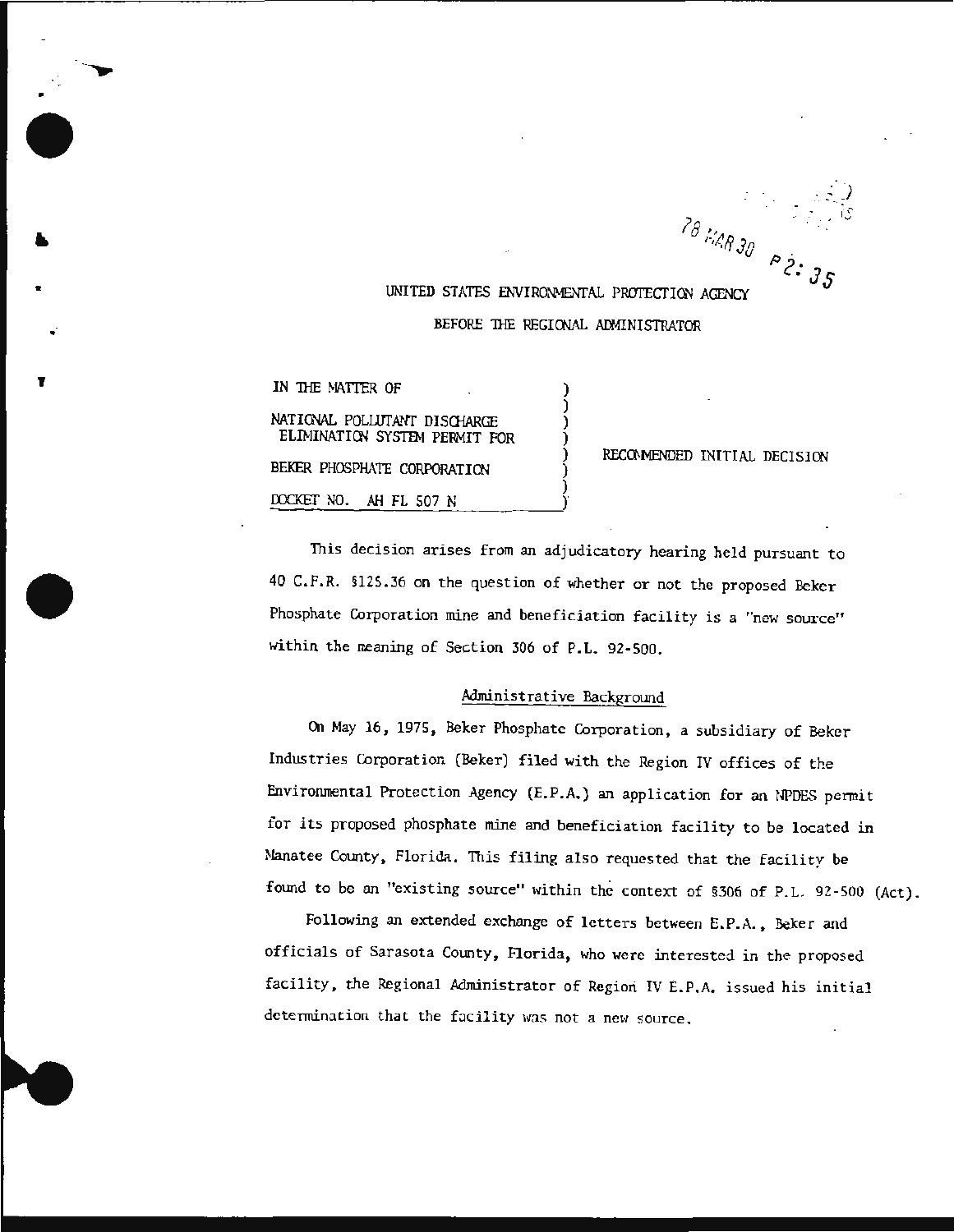Following publication of this determination on April 26, 1976, Sarasota County filed, on May 18, 1976, a request for an adjudicatory hearing with respect to this decision. This request was granted and, on July 8, 1976, a pre-hearing conference was held *in* Atlanta, Georgia to discuss the issues and set a date for the hearing. The Presiding Officer upon discovering that no permit had, in fact, been issued for the facility and, being further advised that the State of Florida had not yet made a final decision on the issuance of the permit , postponed any further proceedings on the matter pending a final resolution of the permit question.

While this question was being addressed by the State of Florida , the Presiding Officer (Judge Yost) certified several legal issues to the Office of General Counsel for resolution. [See 40 C.F.R. §125.36(m).] By Decision dated October 8, 1976, the E.P.A. General Counsel stated, inter alia, that for purposes of determining whether or not Beker is a new source , they must have commenced construction , as that term is defined in §306, prior to June 10, 1976. That is the date that E.P.A. published proposed standards of performance for the mining industry subcategory which includes the Beker facility.

The relevance of these factors is explained by  $$306(a)(2)$  of the Act, which states that:

> "The term 'new source' means any source, the construction of which is commenced after the publication of proposed regulations prescribing a standard of performance under this section which will be applicable to such source, if such standard is thereafter promulgated in accordance with this section."

> > - 2 -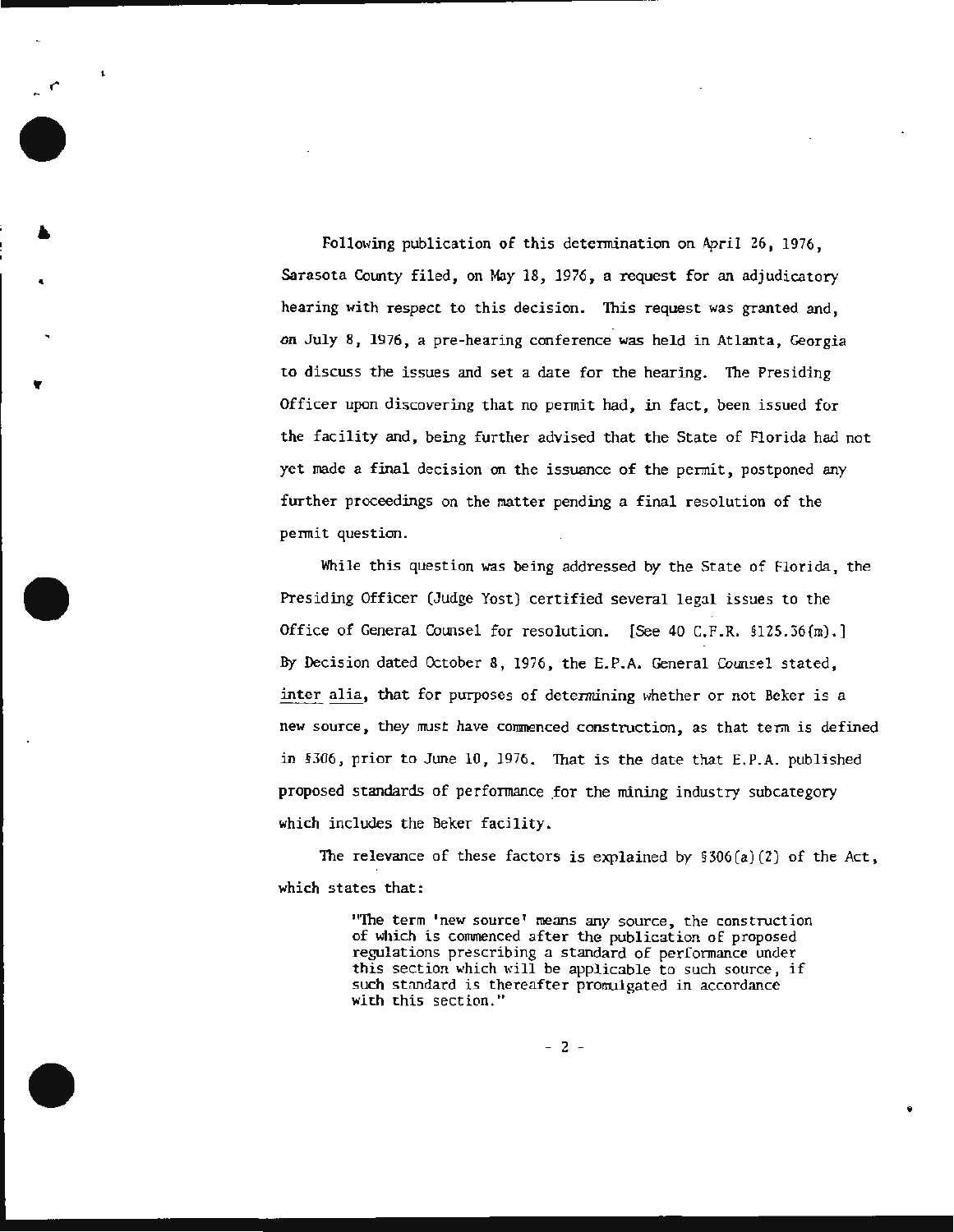During this time, the State of Florida resolved the permit question and, accordingly, on March 21, 1977, the E.P.A. issued to Beker NPDES Permit No. FL0032522, reflecting the Regional Administrator's final determination that the Beker facility was an existing source. On April 1, 1977, Sarasota County filed another request for an adjudicatory hearing on the issuance of the permit. This request was granted on May 8, 1977 by public notice. Pursuant to this notice, the following requested and were granted party status in the hearing: Beker, Longboat Key Garden Club, MS. Mary B. Greer and Save Our Bays Association, Inc. On June 27, 1977, the Regional Administrator ordered the consolidation of the two hearings and designated the case as AH FL 507 N.

Following a second pre-hearing conference, the matter was set for trial and heard on November 28-30 , 1977 at the Sarasota County Court House, Sarasota, Florida.

Pursuant to Judge Yost's order, the parties filed on January 31, 1978, proposed findings of fact, conclusions of law and briefs in support thereof. Leave to file reply briefs by February 27 , 1978 was also granted.

The sole issue raised by the parties was whether the Regional Administrator erred in his determination that Beker was an existing source within the meaning of §306 of the Act.

*By* order dated June 27 , 1977, Jack E. Ravan, then Regional Administrator, delegated pursuant to 40 C.F.R. §125. 36(1)(1) that Judge Yost prepare a recommended initial decision which will be reviewed by him and adopted,

- 3 -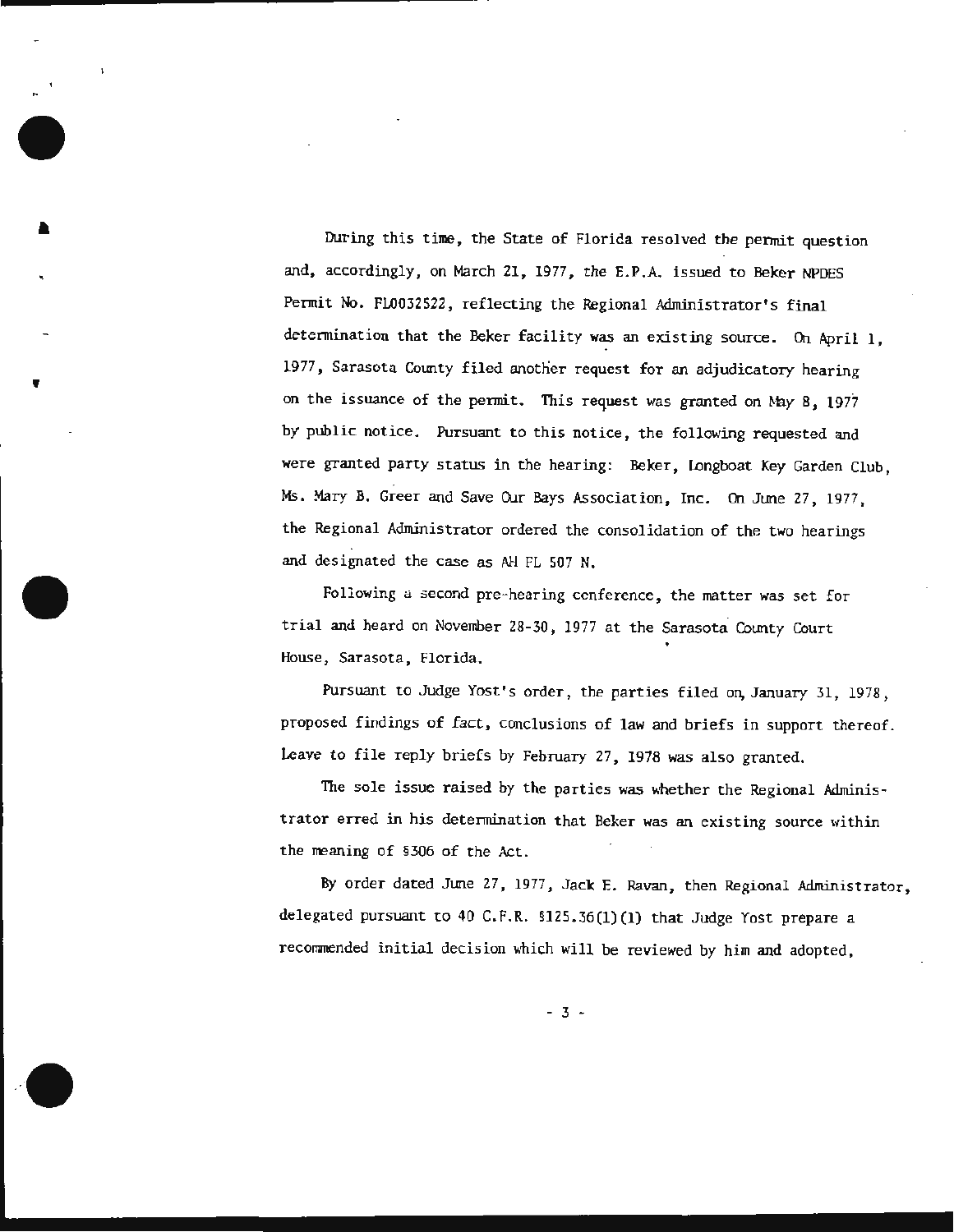amended or modified. John C. White, Mr. Ravan's successor, by order dated November 8, 1977, affirmed the designation with the same terms and conditions.

## Factual Setting

In July 1973, after evaluating several phosphate rock sources at a number of alternative locations along the southeastern seaboard, Beker firnUy committed itself to the acquisition and development of the Manatee County phosphate rock deposit. In September 1973, Beker began acquiring the Manatee tract. By mid-August 1975, Beker had acquired the entire Manatee property at a cost of \$15,342,407.

Beginning in August 1973, Beker retained numerous technical consultants to: (a) conduct additional geological and metallurgical studies necessary to acquire complete mining prospect data for the Manatee tract; (b) develop supporting technical and environmental data for all of the required permit applications; (c) generate additional metallurgical and hydrology data essential for the process design of the phosphate rock beneficiation plant; and (d) provide preliminary cost information and design data for two hydraulic mining dredges.

Beginning in January 1974, Beker employed a number of *mine* engineering consultants to: (a) complete the process design for the beneficiation plant; (b) prepare the technical data for the construction bid solicitations for the plant; and (c) determine the special operating requirements and tcclmical specifications for certain major plant equipment items.

 $-4$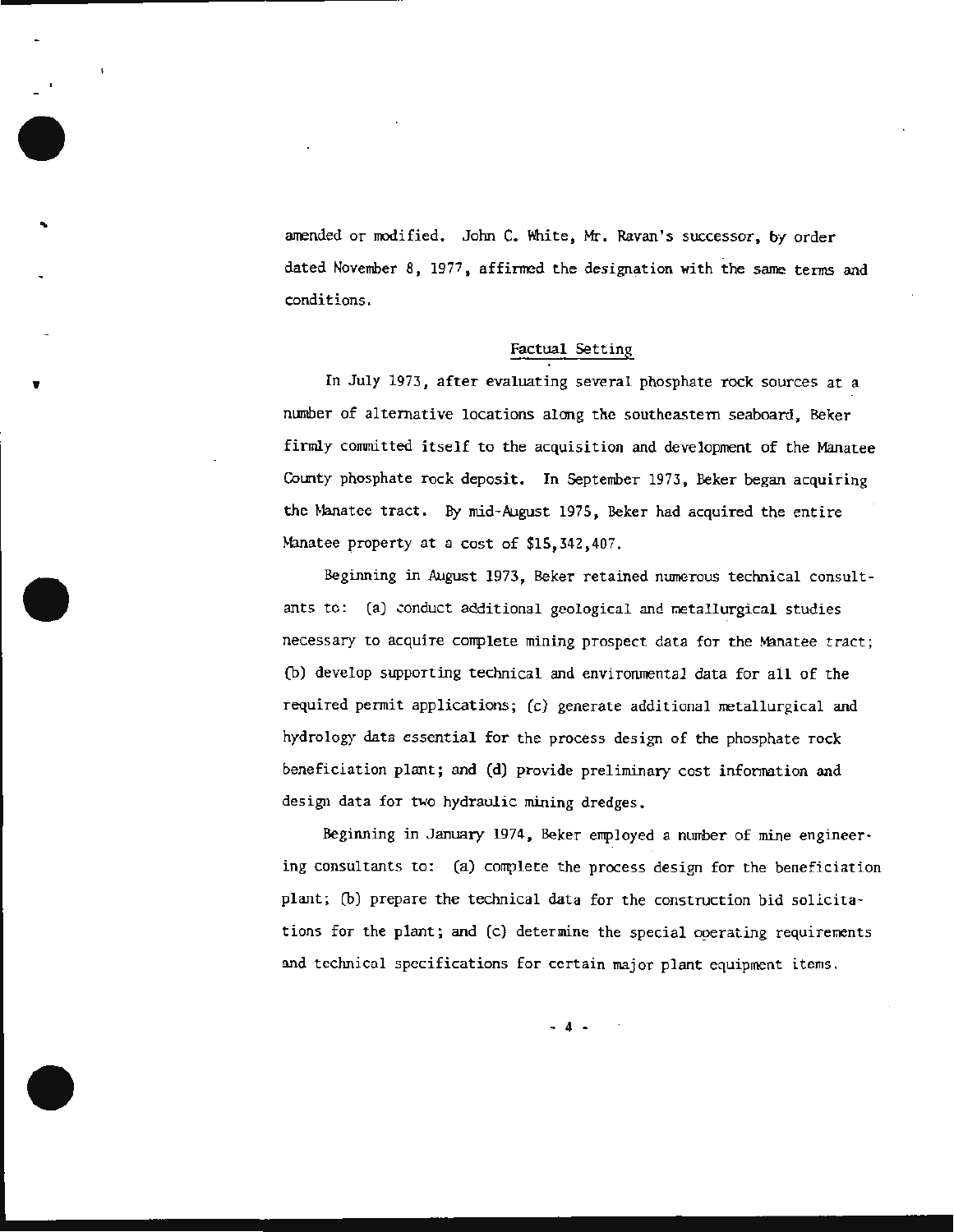Prior to June 10, 1975, Beker's expenditures in connection with the services performed by the consultants and engineers amounted to \$822,369.43.

In October 1973, Beker began the process of obtaining all necessary construction and operating permits and other authorizations from the appropriate county, state and Federal administrative agencies. In January 1975, the Manatee Board of County Commissioners issued the orders, requir ed under applicable law, for approval of the proposed facility. On January 26, 1977, after extensive administrative proceedings on the matter, the order of the Florida Department of Environmental Regulations granting a construction permit for the Manatee project was upheld by the Florida Environmental Regulations Commission. On May 16, 1975, Beker filed the NPDES permit application which subsequently led to the present proceedings. In all, for a period beginning 32 months prior to June 10, 1976, Beker was pursuing the necessary local , state and Federal permits and authorizations for the Manatee County rock phosphate beneficiation facility.

In July 1974, Beker employed a contractor to drill and case one production well and six associated monitor wells at the plant site. The wells, varying in depth from 200 to 1, 200 feet , were completed in November 1974 , at a cost of \$152 , 853.94 . The production well was initially used to perform certain hydrological tests. It was designed and constructed in accordance with the then applicable requirements for industrial wells, and is intended to provide process water for the phosphate rock beneficiation

 $-5 -$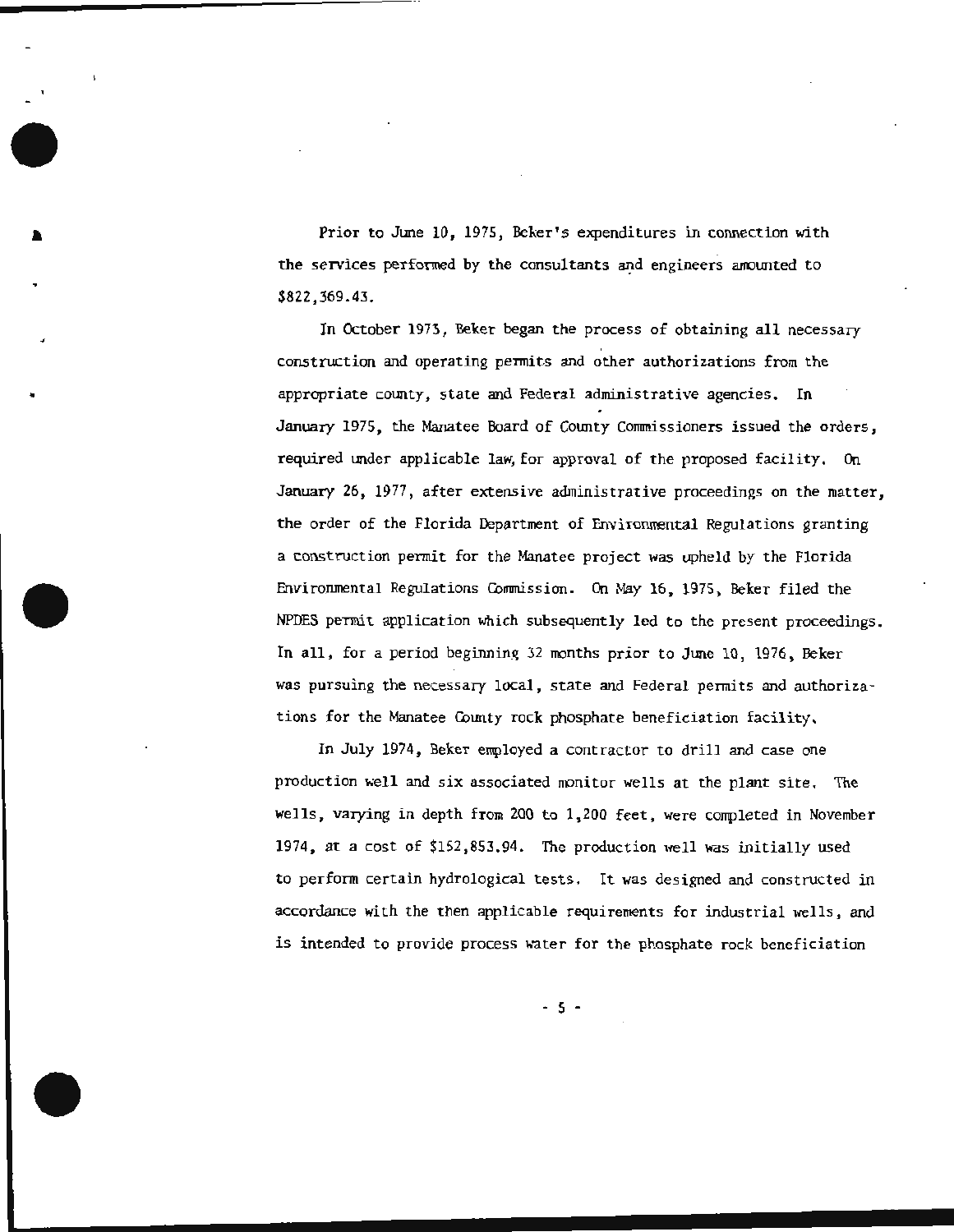plant. The monitor wells were utilized for initial hydrologic testing; during the life of the facility they will be utilized to insure that production well withdrawals will have no detrimental impacts on local ground water conditions.

In May 1975, Beker engaged a contractor to: (a) build more than one mile of access road and associated ditches and outfalls between the plant site and existing roadways, and (b) conduct clearing operations on the plant site and certain other areas of the Manatee property. This work was completed prior to June 10, 1976 at a cost of \$26,868.13.

In July 1975, Beker employed an engineering consultant to perform a plant site soil investigation and to develop the foundation design data for the beneficiation plant. This work was completed in October 1975 at a cost of \$43,719.75.

In January 1974, engineering consultants employed by Beker began work on the process design for the beneficiation plant. By April 1975 , the process design was essentially completed. Preparation of the plant construction bid solicitation was completed immediately thereafter. On May 8, 1975, the engineering bid solicitation was delivered to a number of qualified engineering and construction companies.

By late May 1975, Beker had selected Jacobs Constructors, Inc., a subsidiary of Jacobs Engineering Company. On June 9, 1975, Beker executed a written contractual agreement with Jacobs (the Jacobs Agreement) for the detail engineering, procurement and construction of the Manatee County phosphate rock beneficiation p1ant.

 $-6 -$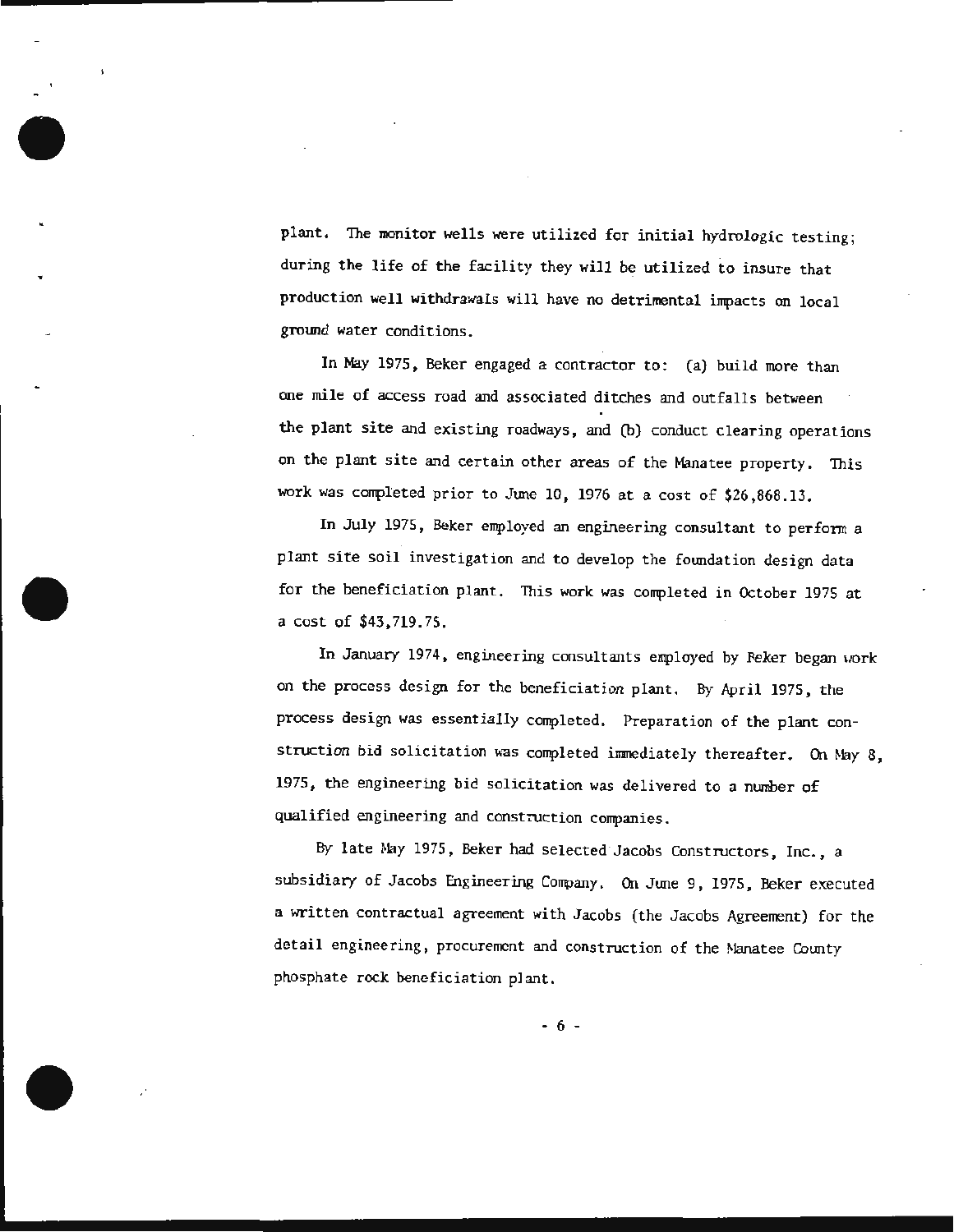Prior to June 10, 1976, over 25,000 manhours of engineering work were performed under the Jacobs Agreement. Total costs of \$619,671.43 were incurred and paid by Beker for such work prior to June 10, 1976.

From March through June 1975, as the plant process design became more definitive, Beker conducted extensive negotiations with the suppliers and manufacturers of certain major plant equipment items. The equipment items in question included: (a) the log washers; (b) the vibrating screens; (c) the flotation feed conditioners, flotation machines and twin screw classifiers; and (d) the slimes thickener. The negotiations initially concerned such matters as equipment operating requirements, sizing and other technical specifications. Thereafter, Beker issued bid solicitations to selected manufacturers and suppliers for these major plaqt equipment items. Beker received manufacturers' equipment bid proposals in response to the foregoing solicitations and completed its evaluatioa of these proposals by early Jtme 1975.

In order to obtain certified engineering drawings for each of these major equipment items, it was necessary for Beker to execute binding purchase order contracts with each of the manufacturers of the respective items. Detailed engineering drawings of each of the major equipment items prepared and certified by the manufacturers were necessary in order to proceed with the detailed engineering and construction of the beneficiation plant.

- 7 -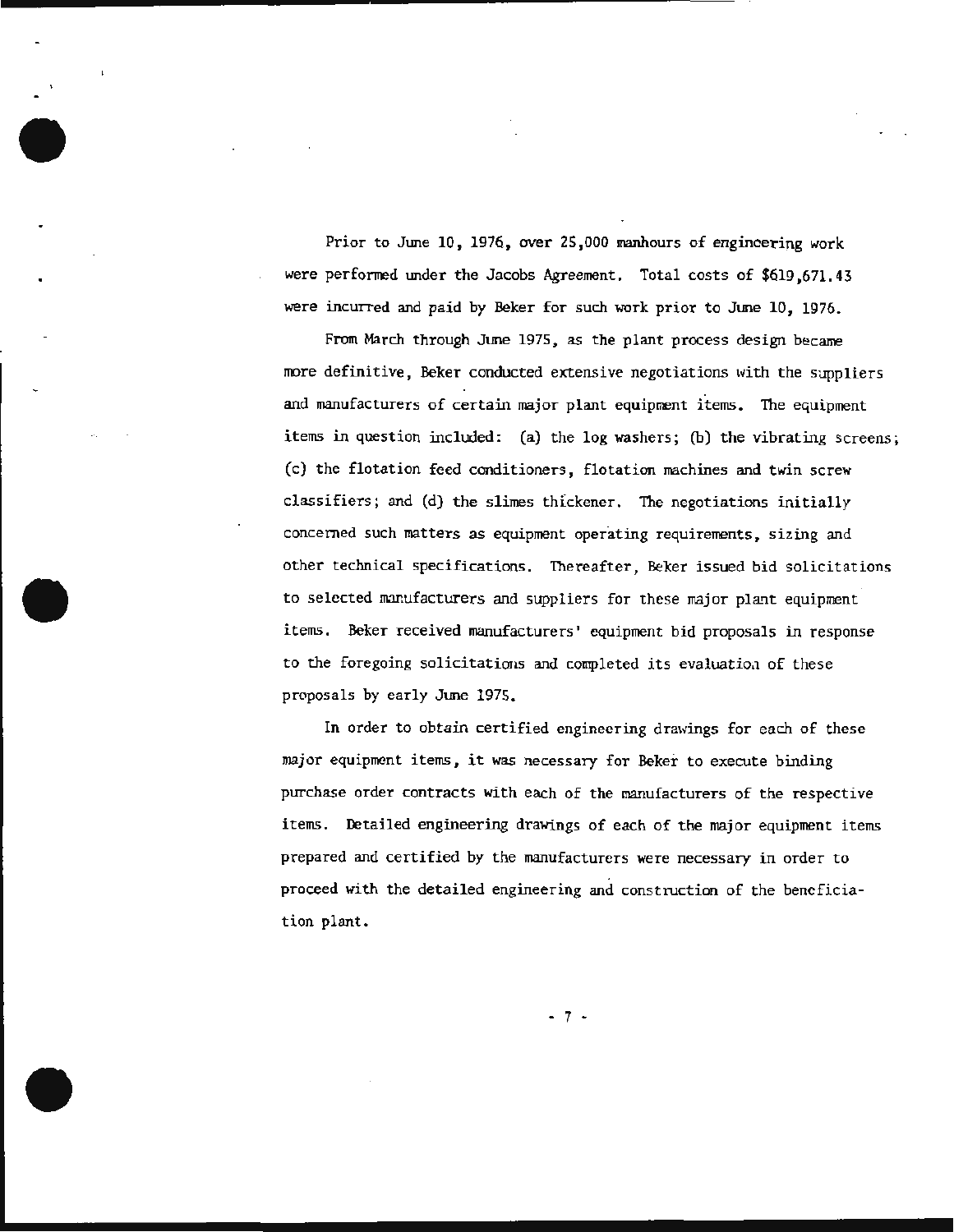On June 17, 1975, Beker issued Purchase Order No . FLA-0001 to the H. F. Mason Equipment Corporation (Mason) for delivery of four Eagle paddle-type log washers, to be constructed in accordance with detailed engineering specifications and operating requirements furnished by Beker.

Prior to June 10, 1976, Beker fully performed its obligations under the purchase order contract for the procurement of the Eagle log washers. Also prior to that date, Beker made payments of \$148,241.60 under the contract.

On June 17, 1975, Beker issued Purchase Order No. FLA-0002 for the construction of eight 8 x 16-foot vibrating screens, four 8 x 20-foot vibrating screens, and associated components and spares to be constructed by the Simplicity Engineering Company in accordance with detailed engineering specifications furnished by Beker.

Prior to June 10, 1976, Beker's payments to Simplicity Engineering Company for performance rendered under the contract amounted to \$170,568.00, or·68 percent of the total contract price.

On June 18, 1975, Beker issued Purchase Order No. FLA-0003 to the WEMCO Division of the Envirotech Corporation for the construction of: (a) flotation machines, (b) flotation feed conditioner assemblies, and (c) twin screw classifiers, to be constructed in accordance with detailed engineering specifications furnished by Beker.

Prior to June 10, 1976, Beker's payments to WEMCO for performance rendered under the purchase order contract amounted to \$565,736.80 , or approximately 60 percent of the total contract price.

- 8 -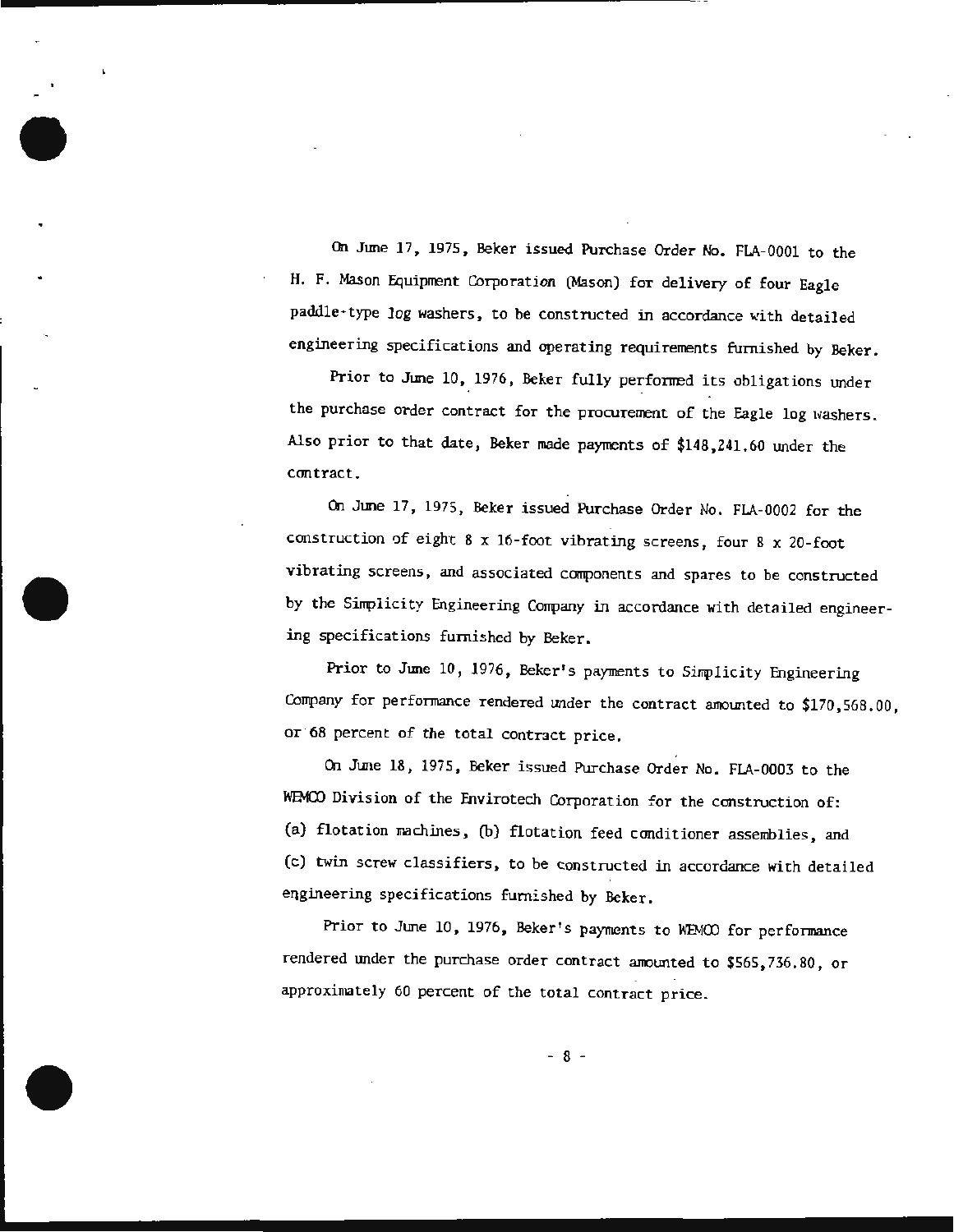on July 31, 1975, in accordance with Article II, Section 2.1 of the Jacobs Agreement, Jacobs Constructors, Inc. issued Purchase Order No. 28-1365-08-P0401-001 to Dorr-Oliver, Inc. for the construction of a 500-foot diameter slimes thickener in accordance with detailed engineering specifications furnished by Jacobs. Under Article III of the Jacobs Agreement , Beker was fully liable for all costs incurred in the performance of the foregoing purchase order contract.

Prior to June 10, 1976, Beker's payments to Dorr-Oliver for performance rendered under the purchase order contract amounted to \$47,400.00, or 20 percent of the total contract price.

In late November 1975, Mr. Erol Beker, Chief Executive Officer of Beker Industries Corporation, directed Mr. Bartow, Vice President and Project Manager, to suspend certain work activities in furtherance of the proposed mine. [IV Tr. 18-lS; V Tr. 67.]

Mr. Bartow carried out the instructions of Mr. Beker and by February 1, 1976 these work activities in furtherance of the proposed mine had been brought to a halt. [IV Tr. 21.]

Jacobs and Pridgen ceased all work under the Jacobs Agreement as of January 20, 1976. [I Tr. 92, 95.] At the time of cessation, only 20 percent of the engineering design work was accomplished. [I Tr. 103.]

Beker and Jacobs issued stop orders to WEMCO, Simplicity and Dorr-Oliver in January and February of 1976 directing the vendors to cease all manufacturing and other activities under the previously issued pur-

- 9 -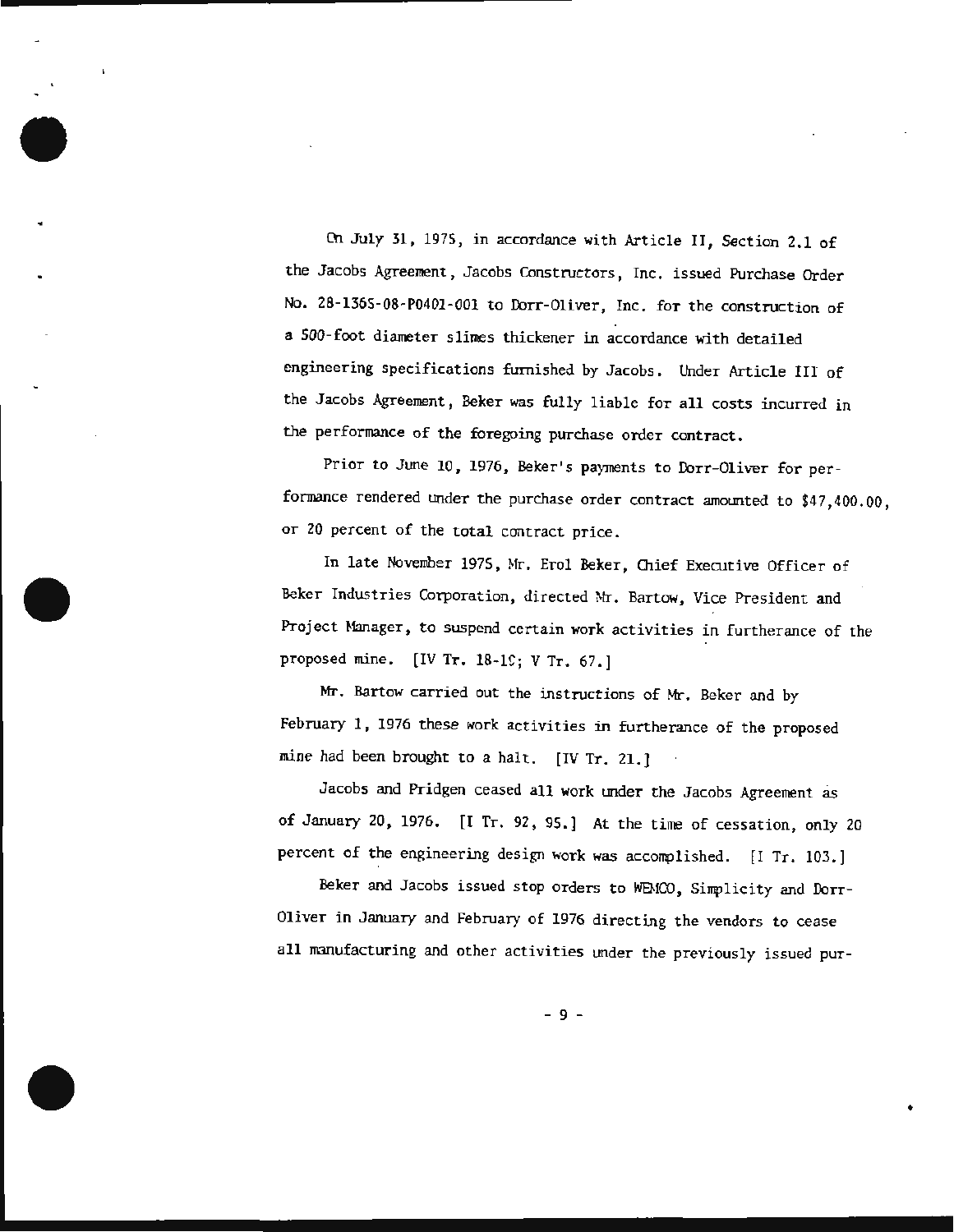chase orders. [Beker Exh. No. 14-2-13, -17, -21. ] Beker made payments to these vendors in the amount of \$781,000 .00. None of this equipment was completed or delivered to Beker. [Beker Exh. No. 14.]

A fourth purchase order was issued to H. F. Mason for logwashers. The vendor had completed fabrication when the project was suspended. Beker paid Mason \$148,000.00 and the logwashers are in Mason's storage yard. [Beker Exh. No. 14.)

## Statutory and Regulatory Setting

This case, as indicated above, is concerned with whether or not the Beker facility is a new source, as defined in §306 of the Act . This detennination is important for two reasons: (1) new sources must meet more stringent effluent limitations than a similar "existing" facility, and (2) new sources are subject to the provisions of the National Environmental Policy Act (NEPA), 42 U.S.C. §4321 et seq. The application of NEPA to a facility means that an Environmental Impact Statement  $(E, I, S)$  must be prepared, which statement must address all of the environmental impacts of a planned activity , discuss alternative courses of action, and make a final conclusion as to overall environmental propriety of the activity. In some cases, the conclusions of an E.I.S. is to recommend against the continuation of a particular undertaking.

§306 of the Act provides, in pertinent part, as follows:

" (a) (1) The term 'standard of performance' means a standard for the control of the discharge of pollutants which reflects the greatest degree of effluent reduction which the Administrator determines to be achievable

- 10 -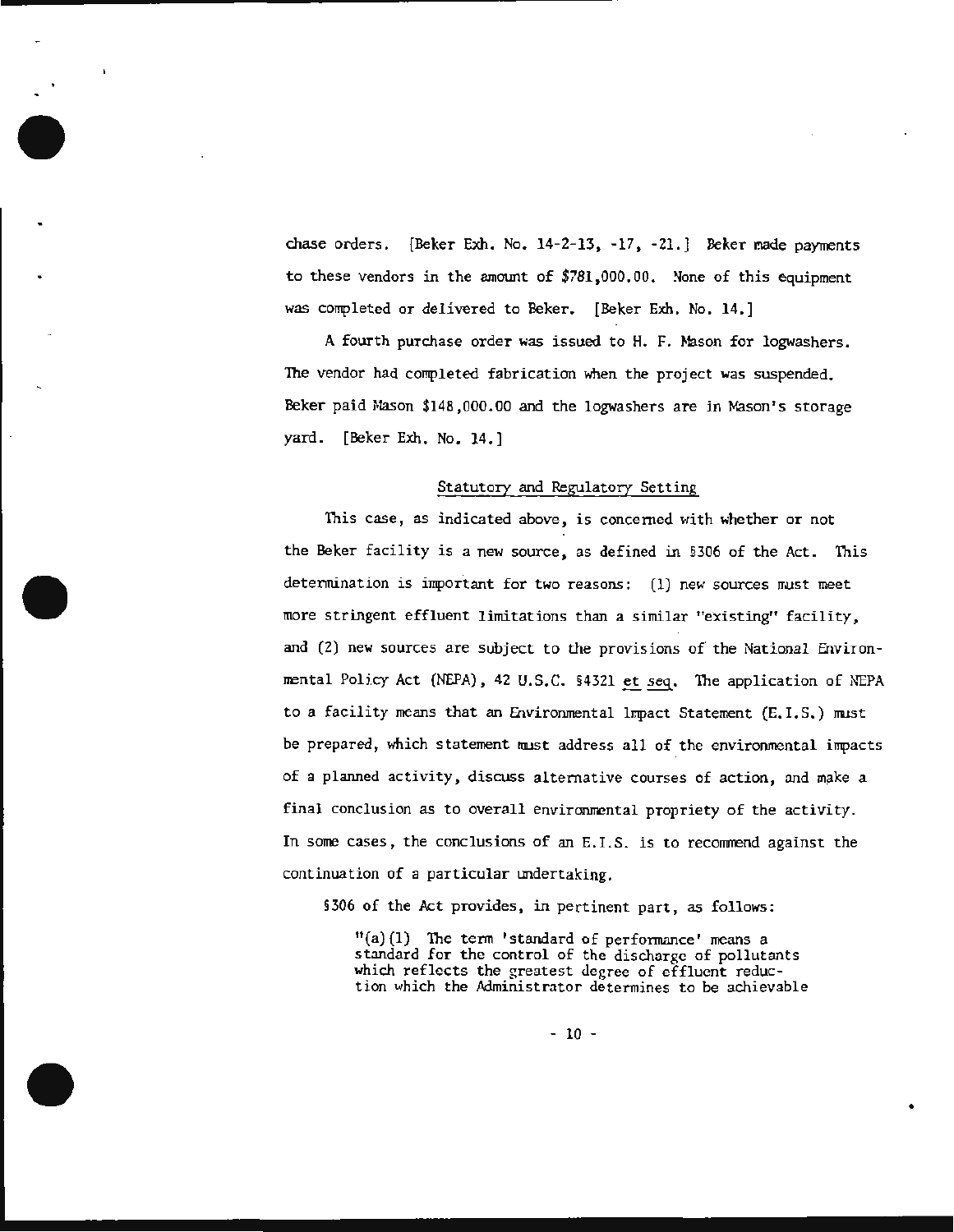through application of the best available demonstrated control technology, processes, operating methods, or other alternatives, including, where practicable, a standard permitting no discharge of pollutants.

 $''(a)(2)$  The term 'new source' means any source, the construction of which is commenced after the publication of proposed regulations prescribing a standard of performance under this section which will be applicable to such source, if such standard is thereafter pronulgated in accordance with this section,

 $"$ (a) (3) The term 'source' means any building, structure, facility, or installation from which there is or may be the discharge of pollutants.

 $"$ (a) (4) The term 'owner or operator' means any person who owns, leases, operates, controls, or supervises a source.

 $''(a)(5)$  The term 'construction' means any placement, assembly, or installation of facilities or equipment (including contractual obligations to purchase such facilities or equipment) at the premises which such equipment will be used, including preparation work at such premises."

On June 10, 1976, pursuant to  $$306(b)(1(B)$  of the Act, the Administrator issued a number of proopsed new source performance standards for the mineral, mining and processing category, including the phosphate rock subcategory. (41 Fed. Reg. 23\$61, 23564.) These standards were promulgated in final fonn on July 12, 1977. Thus, June 10, 1976 is the governing date for determining whether or not Beker is a new source.

Additional guidance on this issue is provided in Regulations promulgated by the Agency on January 11, 1977 entitled, "New Source NPDES ?ermits, Preparation of Environmental Impact Statements,"

- 11 -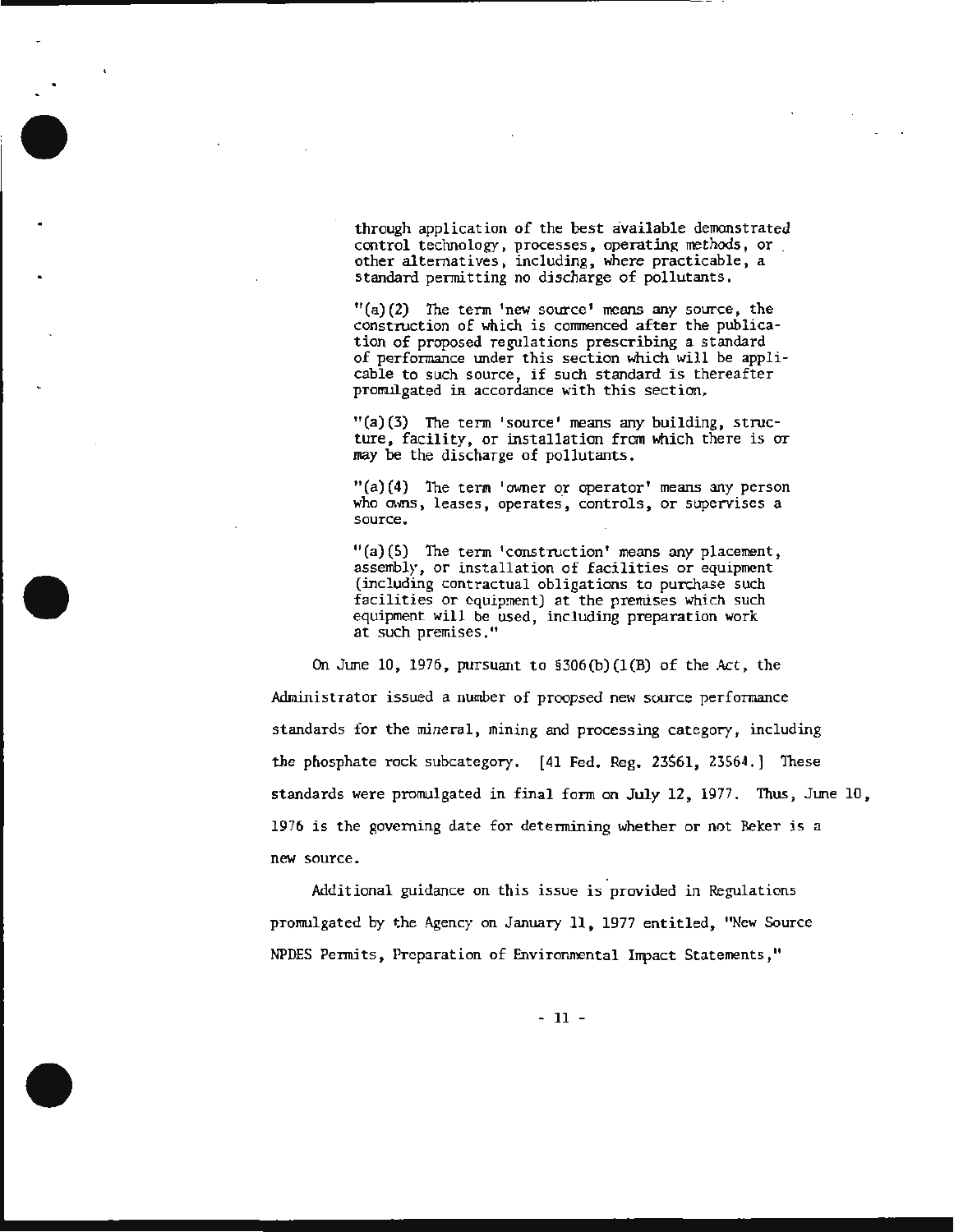40 C.F.R. Part VI. Appendix "A" of these regulations entitled, "Guidance on Determining a New Source ," is particularly helpful and reads, in part , as follows:

"(1) A source should be considered a new source provided that at the time of proposal of the applicable new source standard of performance , there has not been any:

 $"(i)$  Significant site preparation work, such as major clearing or excavation; or

*"(ii)* Placement, assembly, or installation of unique facilities or equipment at the premises where such facilities or equipment will be used; or

"(iii) Contractual obligation to purchase such unique facilities or equipment. Facilities and equipment shall include only the major items listed below, provided that the value of such items represents a substantial commitment to construct the facility:

- (a) structures; or
- (b) structural materials; or
- (c) machinery; or
- (d) process equipment; or
- (e) construction equipment.

"(iv) Contractual obligation with a firm to design, engineer and erect a completed facility (i.e., a 'turnkey' plant)."

In the context of all of the above , we are faced with determining- to paraphrase Senator Baker in the Watergate hearings--''What did Beker do and when did they do it?"

### The Regional Administrator's Final Detennination

The hearing on this matter was to contest the Regional Administrator's determination, issued on March 26, 1976, which held that the Beker facility was an "existing" source, or to put it another way, that it was not a "new" source.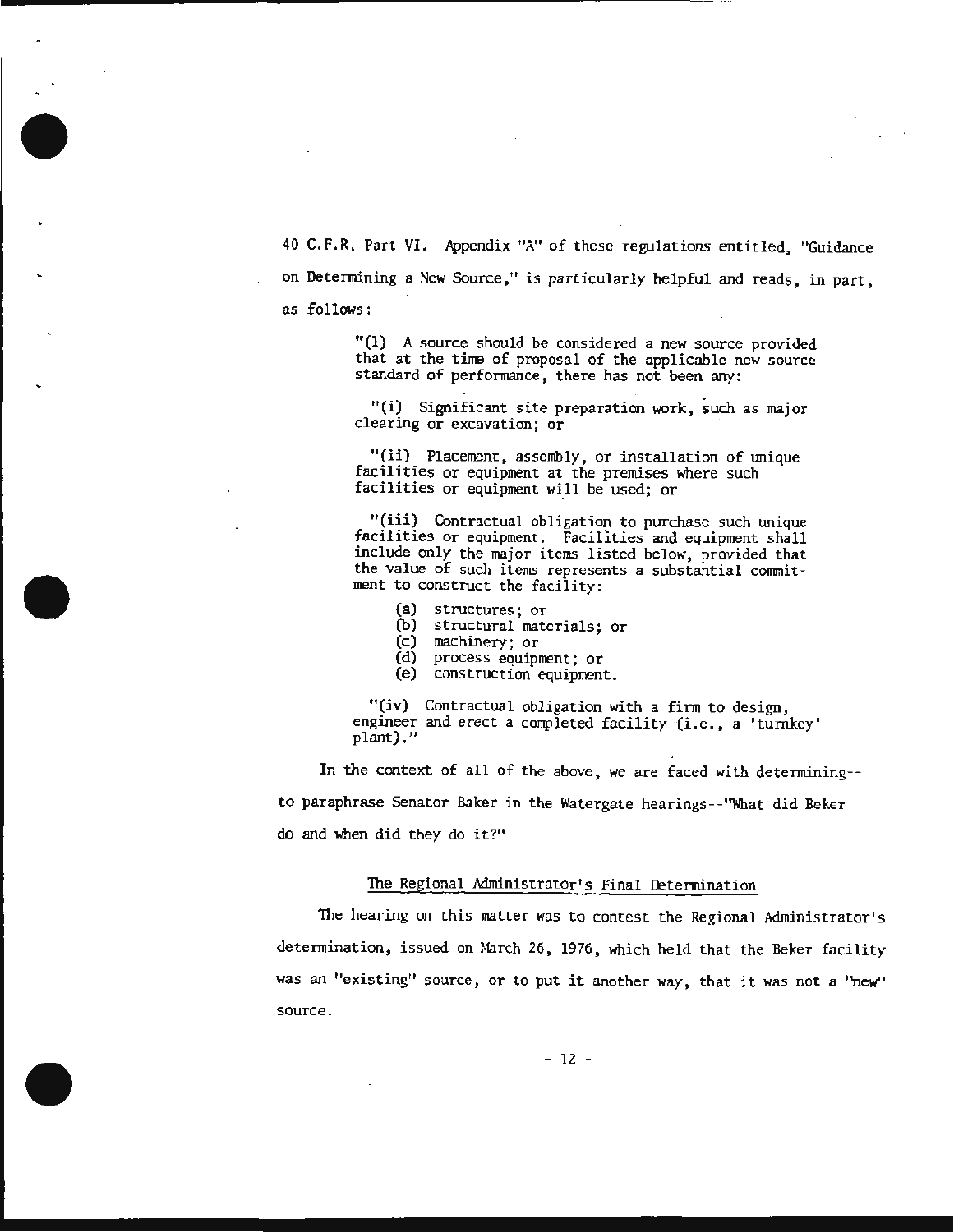Although the request for an adjudicatory hearing set forth several issues, the parties agreed that the only real issue raised was the existing/new source issue. Under the Rules of Practice governing adjudicatory hearings involving NPDES Permits [40 C.F.R. §125.36], the person requesting the hearing have the burden of proof and of going forward with the evidence to demonstrate that the Agency's determination was in error. Thus, the burden of showing that the Beker facility is a new source falls upon Sarasota County and the other intervening persons and associations.

The determination, after discussing the applicable law, regulations and legislative intent, addressed the three actions taken by Beker which in Beker's judgement made them an existing source. They were: (1) site preparation, (2) execution of a "turnkey" contract, and (3) contracts for the purchase of unique equipment.

The determination concluded that: (1) the site preparation activities were not sufficient to render the facility an existing source, (2) no decision was necessary on whether or not the Jacobs Agreement constituted a "turnkey" contract, and (3) the contracts for the. purchase of certain major equipment items were sufficient under the law to constitute "contractual obligation(s) to purchase such unique facilities or equipment", and, on that basis, the Regional Administrator determined that Beker was an existing source,

- 13 -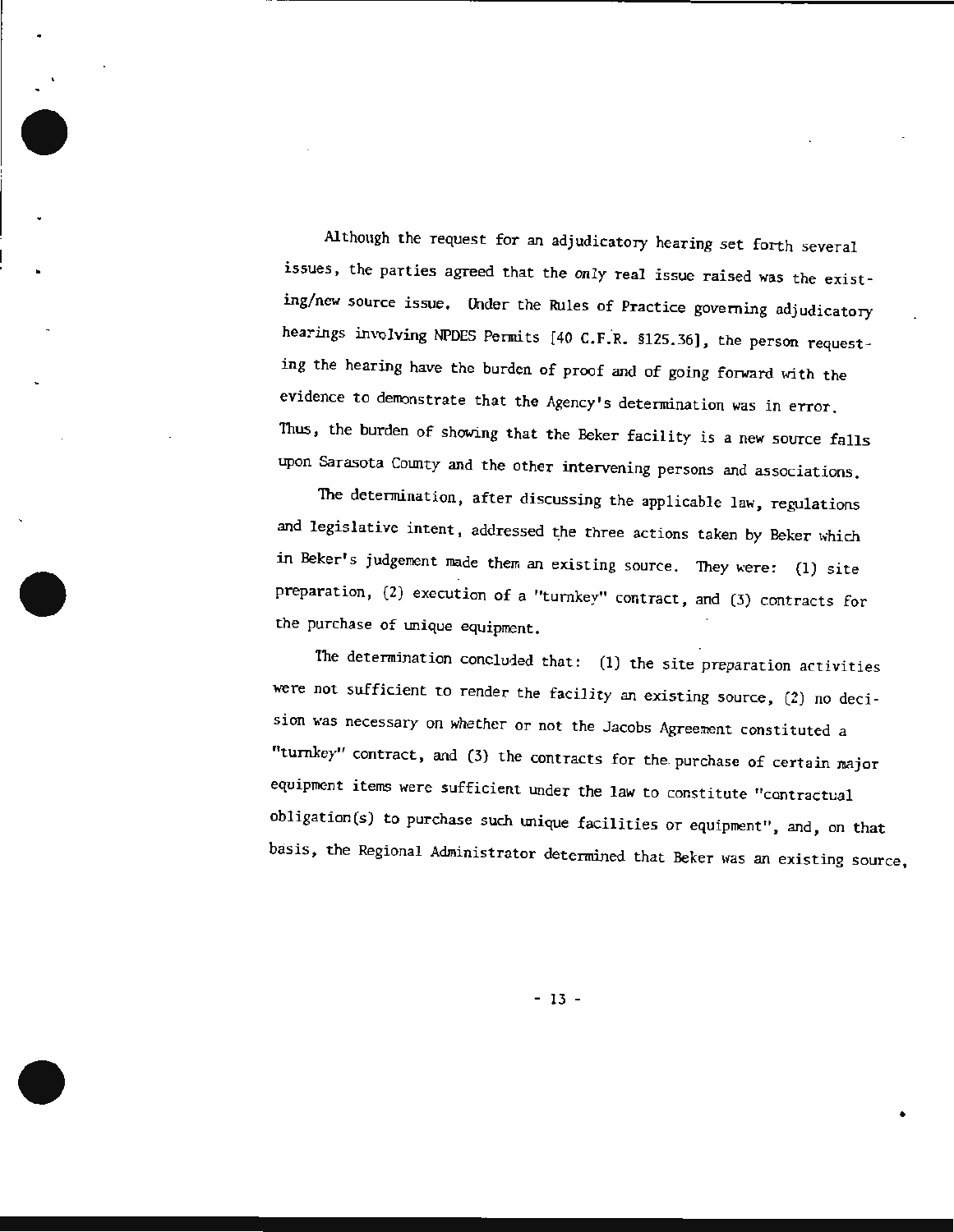## Discussion and Conclusion

The record in this case, consisting of the transcript of testimony and exhibits filed by the parties and admitted into evidence, produced only one major body of information not in the possession of the Agency at the time the Initial Determination of the Regional Administrator was issued.

That body of information concerns the fact that prior to June 10, 1976, and prior to the issuance of the determination, Beker issued the abovementioned purchase orders which, in essence, stopped all further work on the major process equipment components of the plant.

Sarasota contends that the issuance of these stop orders effectively terminated any contractual obligations which Beker may have had prior thereto. Sarasota further contends that the failure of Beker to notify EPA that it had issued these "stop orders" amounted to the failure to "disclose all relevant facts" (Sarasota brief p. 15] which would authorize the Agency , under Section 402 of the Act, to revoke the determination and the permit.

Beker's reply to these contentions is that:  $(1)$  E.P.A. did not ask for the information and, therefore, Beker had no obligation to disclose it, and (2) that the issuance of the "stop orders" was not relevant to a determination of the status of the plant since the orders had no legal effect on Beker's obligations under the contract.

Let me first address the failure of Beker to advise the Regional Office of its issuance of the stop orders. Beker argues that the information was not requested and, therefore, nor forthcoming on the theory that such action

- 14 -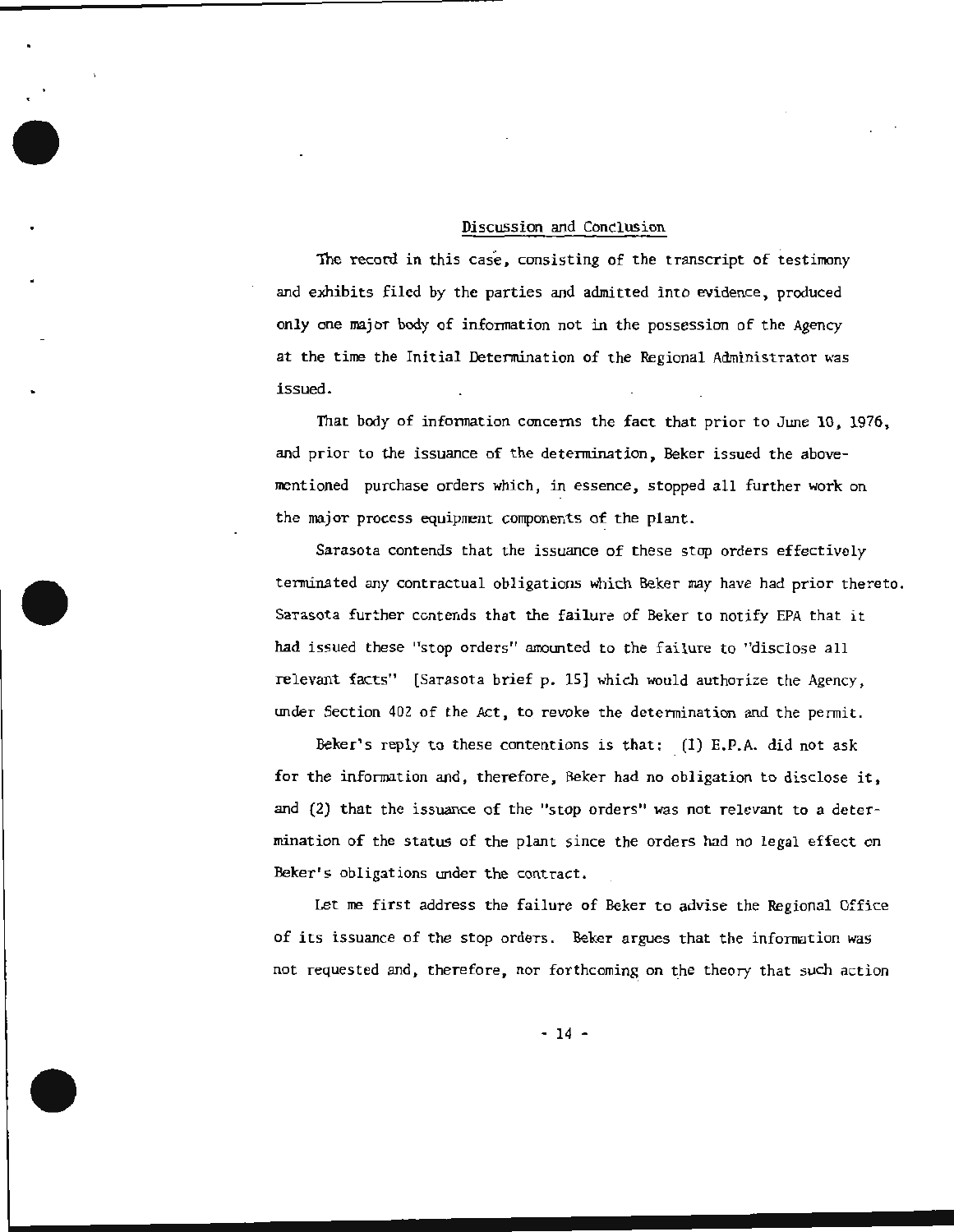did not affect its contractual obligations. I am not impressed by this position. First, how could the Agency ask for the stop orders when they didn't know of their existence? Secondly, the Agency, not the permittee, should rule on the legal effect of the orders and should have had the opportunity to do so prior to the issuance of the determination. Having said that, what is the effect of such non-disclosure? I do not share Sarasota's feeling that such non-disclosure invalidates the determination or the permit. Although such failure reflects poor judgement. I am of the opinion that such omission does not rise to the level of a willful failure to disclose pertinent infonnation such as would justify the sanctions proposed by Sarasota.

## The Legal Effect of the Stop Orders

It is Sarasota County's position that the issuance of the stop orders constituted the abandonment of the project by Beker and amounted to a relieving of Beker of any further responsibilities or obligations under the Jacobs Agreement. As stated in their brief and reiterated in their reply brief, Sarasota states that:

> 'The legal effect of the stop orders must be established under controlling principals of the contract law to determine whether binding contractual obligations existed on the cutoff date. As explained in the Sarasota initial brief, the issuance of such unauthorized stop orders by Beker constituted a material breech of contract which extinguished all further obligations of the vendors to perform several months prior to the cutoff date. Consequently, under the law of contracts, the vendors were not under a duty to fabricate and sell equipment to Beker. in accordance with the terms of the original orders as of June 10, 1976, and those purchase orders could not be construed as contractual obligations in satisfaction of Section 306 of the FWPCA."

> > - 15 -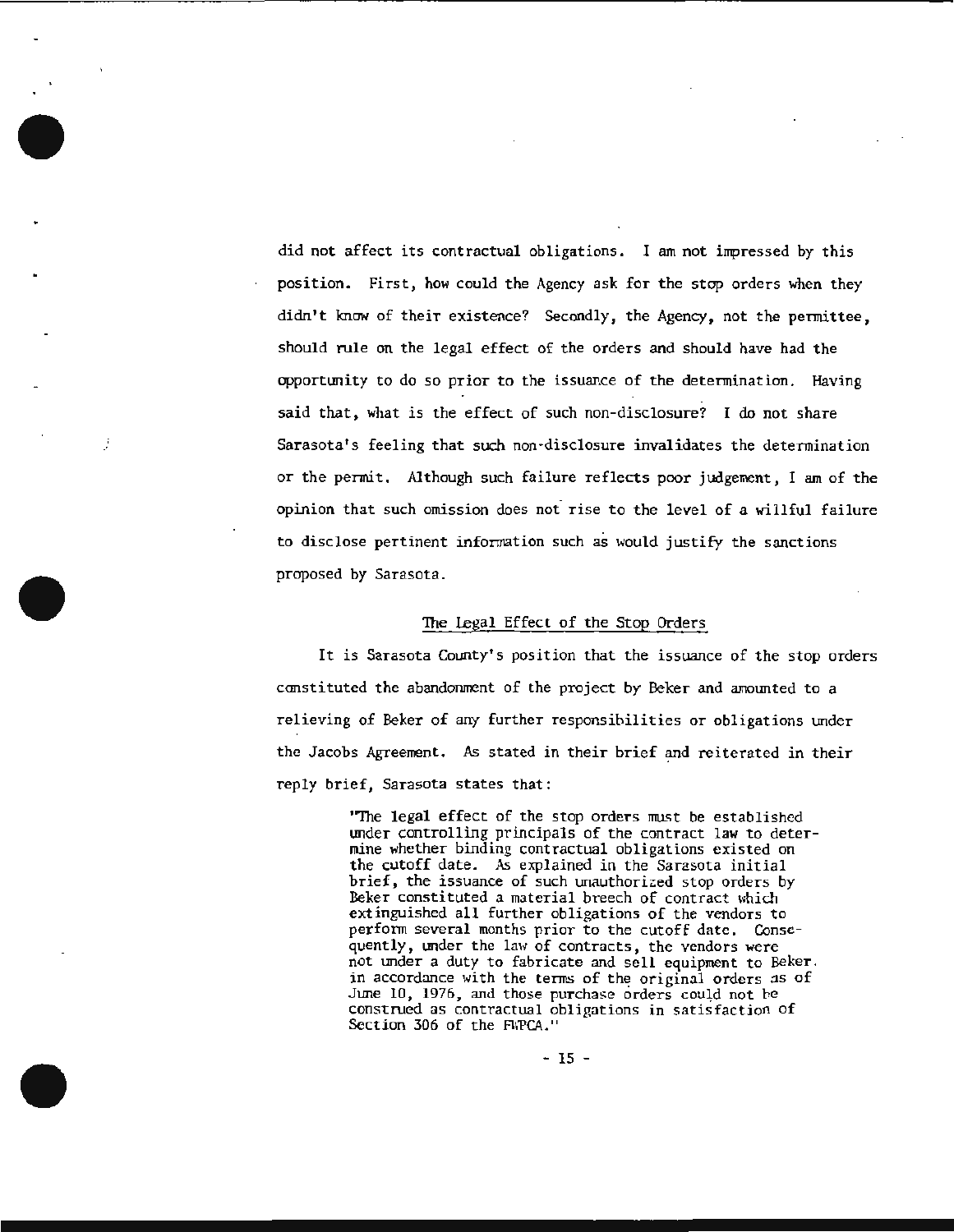#### In its reply brief on page 5, Beker argues that:

"Sarasota's argument misapprehends the case law principally because it views the transaction from the wrong side. Section 306(a)(S) defines construction to include: 'Contractual obligations to purchase... facilities or equipment...at the premises where such equipment will be used.' The statute therefore looks to the obligations of the purchaser, in this case, Beker. Even under analysis most·favorable to Sarasota, none of the cases it cites establishes that the suspension of work under the Jacobs Agreement, and the executory purchase order contracts, agreed to by Jacobs and the equipment vendors respectively, extinguished Beker's obligations thereunder."

To put this matter in context, it must be remembered that Beker Corporation initiated actions in contemplation of the construction of its phosphate facility in 1973 and continued with actions in furtherance of that goal up to the present time. As stated in the discussion entitled. "Factual Setting", in this opinion, it is obvious that numerous permitting problems arose in the course of this project which substantially delayed the ultimate construction of the facility. These delays were occasioned at the county, state and Federal level, some of which due to litigation instituted by Sarasota County and others. This last statement should not in any way be construed as criticism of the actions taken by Sarasota County or other persons in the local area interested in this plant facility, in as much as, Sarasota County and any other interested person has the absolute right to take any action, not inconsistent with law, to assure themselves and others that all procedural and environmental reviews and investigations are undertaken and properly concluded in the course of constructing a facility such as the one Beker proposes, which admittedly involves environmental hazards unless properly designed and planned.

- 16 -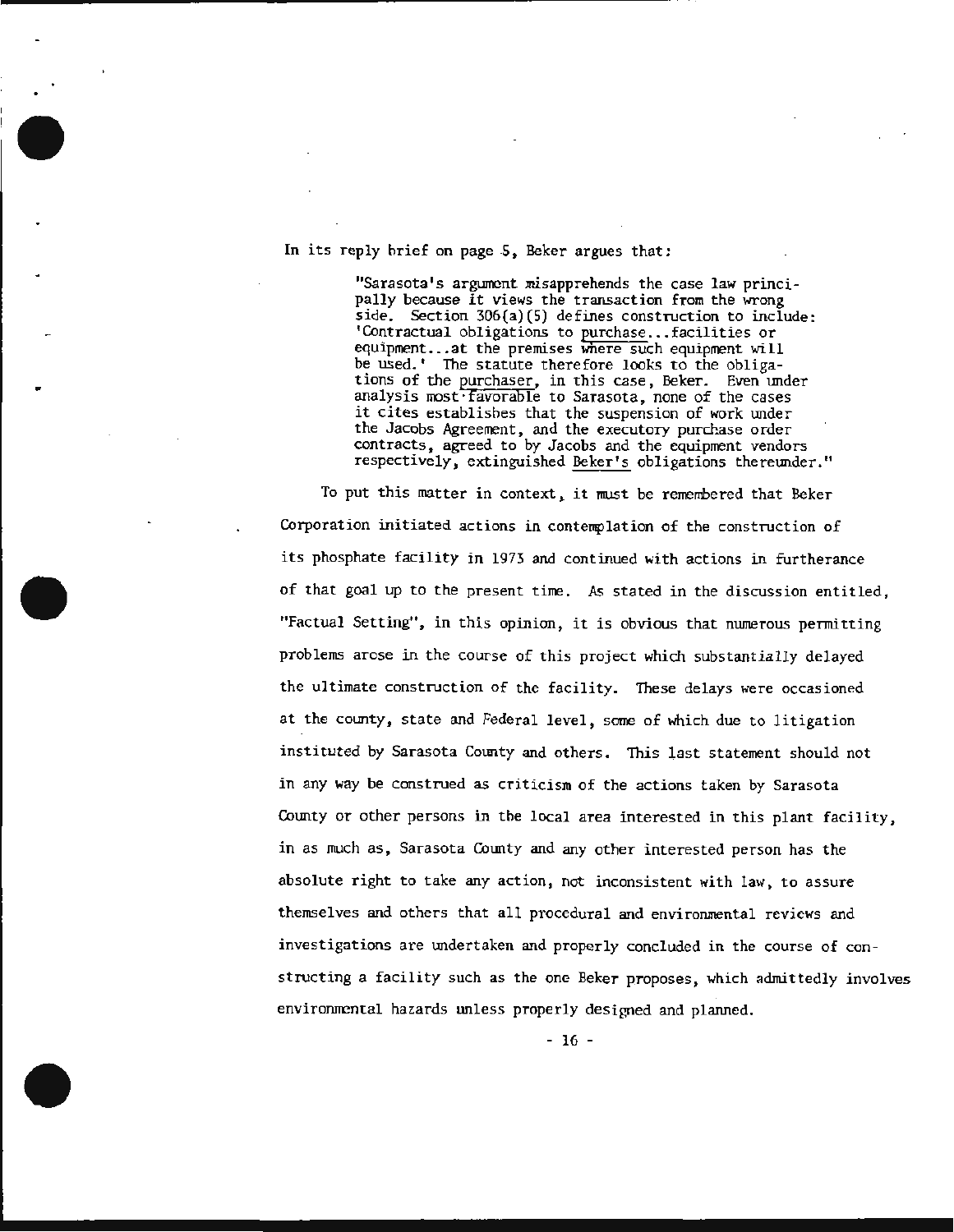Faced with these continuing delays and the expenses attendant thereto, coupled with the uncertainty of the ultimate issuance of an E.P.A. permit, I am of the opinion that in issuing the stop orders, hereinabove mentioned , Beker Corporat ion was doing nothing more than exercising good management judgement and prudence in placing the project in a "hold" position to mitigate additional costs and expenditures pending a· final resolution of the permit question.

The case law cited to the court by Sarasota on the question of the effect of the issuance of these stop orders is not persuasive inasmuch as they address cases wherein the courts held that in situations where a contractor or vendor is ordered or instructed by the owner to stop all work under the contract, the vendor or contractor is entitled to treat this action as a breech and sue for damages on the theory of quantum meruit for services and materials utilized in the construction of the facility. Unquestionably, these cases stand for valid principles of law, however, their application to the facts in this case is not merited. To the contrary, the testimony of Beker witnesses Pridgen, Asche and Bartow [I Tr. 105-6, 128; III Tr. 45] was to the effect that all of the vendors and contractors involved in the Jacobs Agreement concurred and acquiesced to the issuance of the stop orders and have not considered the contract breeched, nor have they brought any action against Beker for damages or expenses arising from such a breech. All of the Beker witnesses testified that they considered the contract to be still in full force and effect and that Beker continued

- 17 -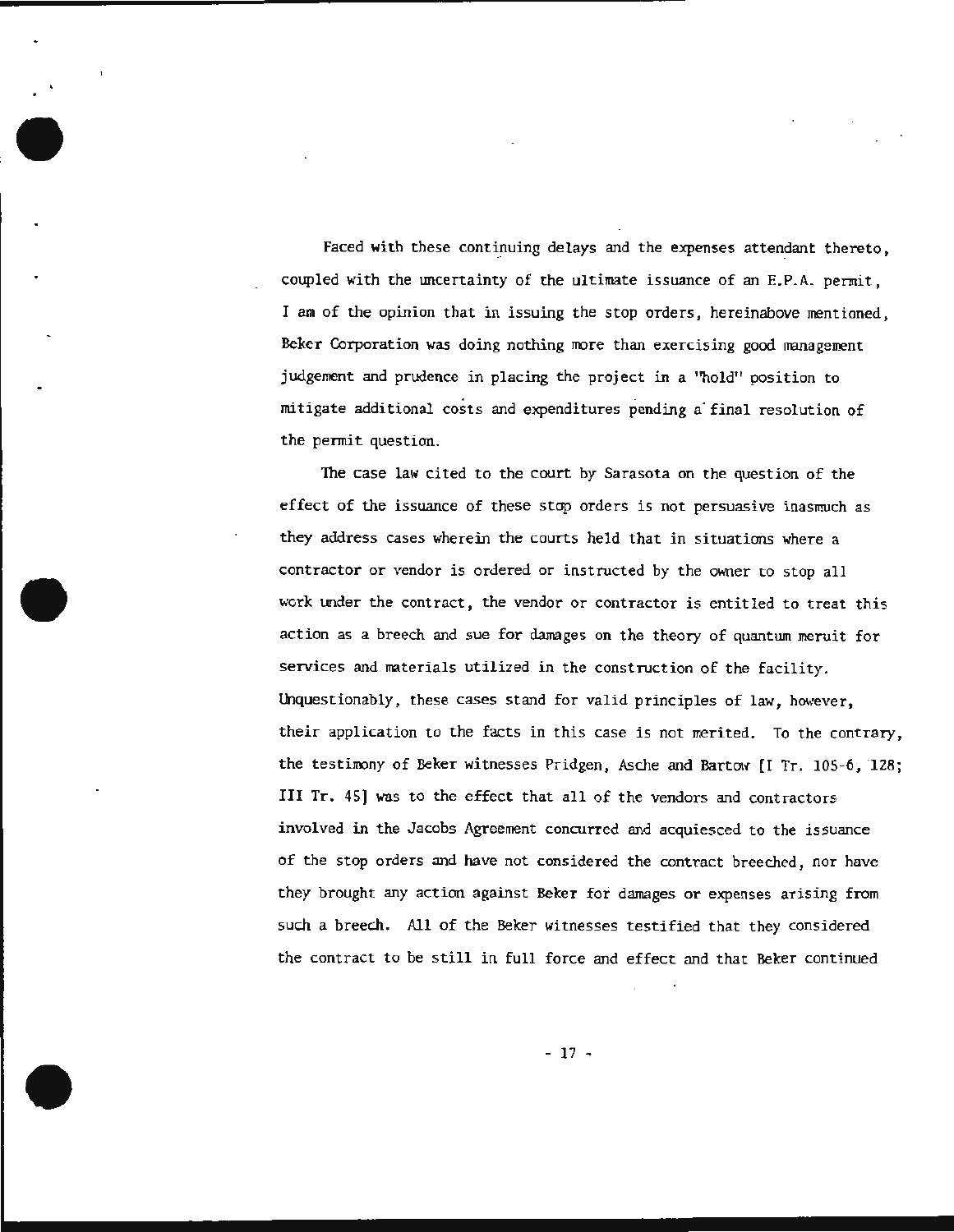to have ongoing obligations thereunder. Beker witnesses testified that when work under the Jacobs Agreement is recommenced, due to inflationary pressures, it is likely that the costs involved will have to be renegotiated. I do not feel that this factor in any way is controlling as to whether or not Beker continues to have an obligation under the Jacobs Agreement.

There was a further attempt on the part of Sarasota, during the course of the hearing. to prove that the decision to issue the stop orders was based on factors unrelated to delays instant to the obtaining the necessary permits, to wit, the declining price of phosphate rock and the financial difficulties experienced by the parent Beker company. I am of the opinion that there is no substantial evidence in the record which would justify one to conclude that the primary reason for the issuance of the stop orders was, in fact, other than the delays experienced by permitting difficulties.

Based upon the entire record in this proceeding and upon examination of the case law cited to the undersigned by the parties in this case , I am of the opinion that the legal effect of the issuance of the stop orders was not to extinguish Beker's continuing obligation under the Jacobs Agreement or the purchase orders initially issued incident thereto, and that such legal obligations on the part of Beker continue as of this time.

Incident to this conclusion, one must consider the underlying statutory framework which governs the outcome of this case , which involves a decision as to whether or not construction was, in fact , commenced as of a certain date. If, in fact, construction was commenced, it is rather inconceivable

- 18 -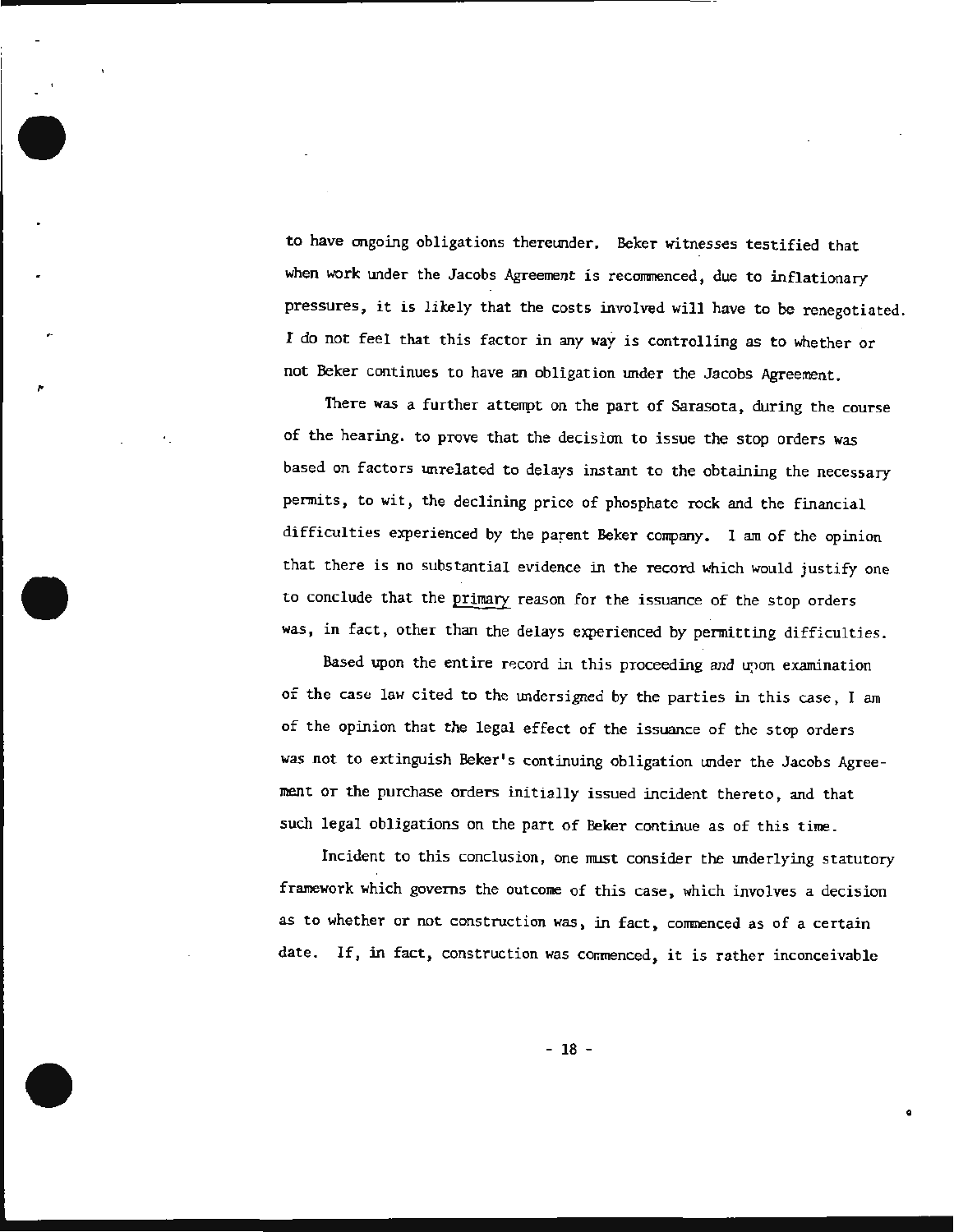to describe subsequent events as constituting "uncorranencement" of construction short of a total abandonment of a particular project by a permittee. In other words, once construction is commenced some events much more significant than delays must be demonstrated in order for one to conclude that the project has , in fact , been completely stopped or abandoned and, thus, a course of conduct which one would characterize as commencement of construction has, in fact, "uncommenced".

Being of the opinion that the issuance of the stop orders did not constitute either abandonment of the project by Beker or have the legal effect of erasing its previously existing obligations under the Jacobs Agreement, one must now direct his attention to a discussion of whether or not the activities undertaken by Bekcr prior to June 10, 1976 did, in fact, constitute commencement of construction as defined by Section 306 of the Act and the regulations promulgated pursuant thereto.

The Regulations appearing as "Appendix A" to New Source NPDES Permits, Preparation of Environmental Impact Statements, heretofore cited in this decision, identify three primary activities,any of which if satisfied on the part of the permittee , will render such facility an existing source under the Regulations. The first category of such activity involves "significant site preparation work, such as major clearing or excavation. "

The evidence in this case as to what has or has not been done on the premises is uncontested. Beker no where alledges that it has, in fact, commenced construction of the beneficiation plant itself on the property. Nor does it alledge that it has brought on to the subject property any major

- 19 -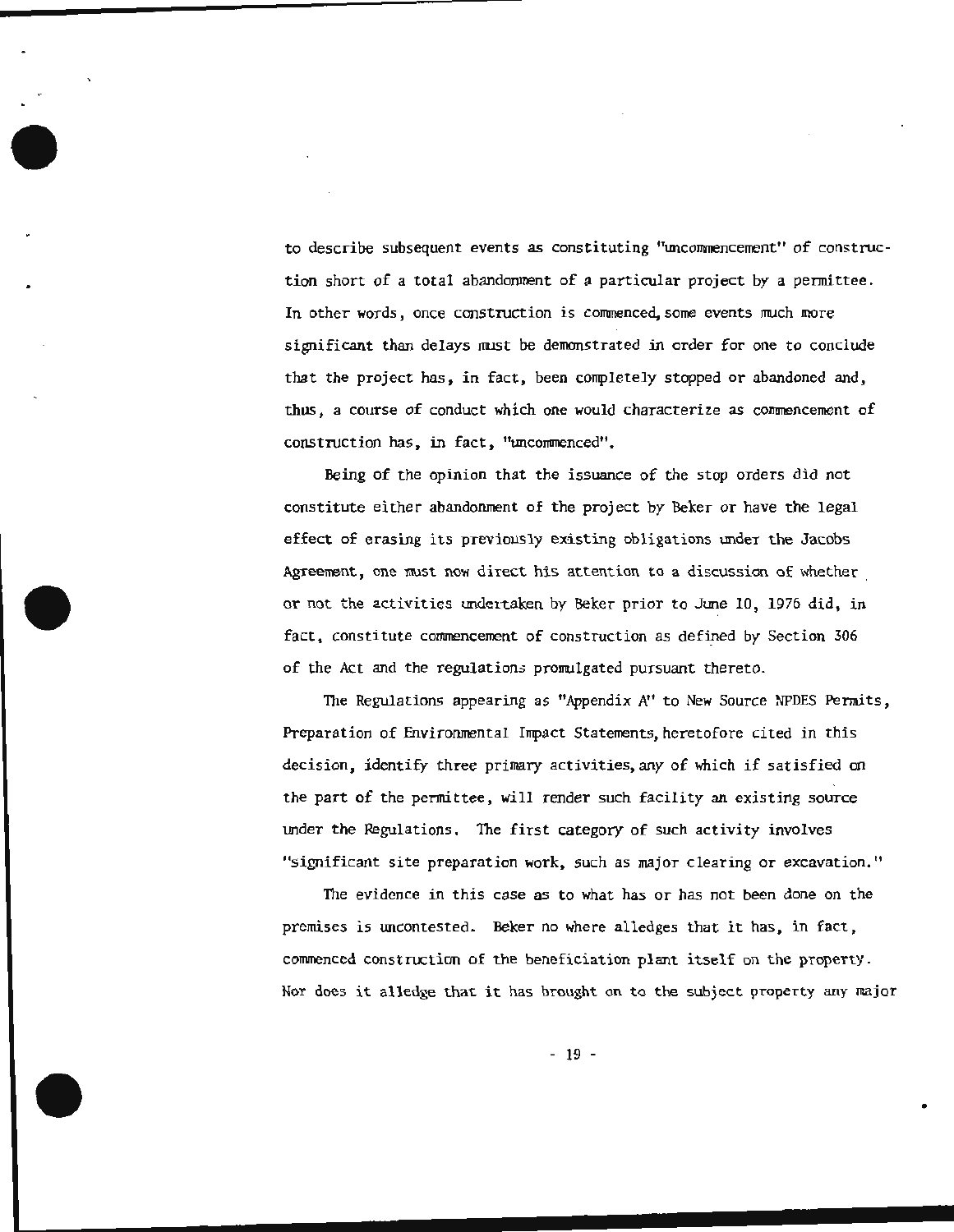equiprent components of such plant. Beker instead relies upon two activities which it argues constitutes significant site preparation. These activites include the building of dirt roads and associated drainage ditches and the performance of a plant soil investigation to develop data necessary for foundation design of the beneficiation plant. I am of the opinion that the construction of the dirt roads and associated ditches do not constitute significant site preparation work for the reason that: (1) the cost associated with the bui lding of such roads being \$26 ,863.13 is insubstantial *in* terms of the estimated total cost of constructing the proposed *mine* which is estimated to be in the neighborhood of \$50 million. Further, the construction of such roads involve a temporary activity and certainly did not constitute major excavation or clearing as indicated and demonstrated by the aerial photographs and testimony presented at the hearing [Sarasota Exh. No. 2-1 through 2-12; Sarasota Exh. No. 3 at 6; I Tr 68-69.]

Further, the plant site soil investigation for the development of foundation data cannot be characterized as site preparation work. Such studies are more properly characterized as design feasibility studies which did not involve any actual site preparation or excavation and, therefore, cannot be considered to constitute commencement of construction under that portion of the Appendix A.

This conclusion is consistent with the decision of the General Counsel No. 46 concerning the Seabrook Nuclear Facility in New Hampshire, which states on page 4 that:

 $-20$  -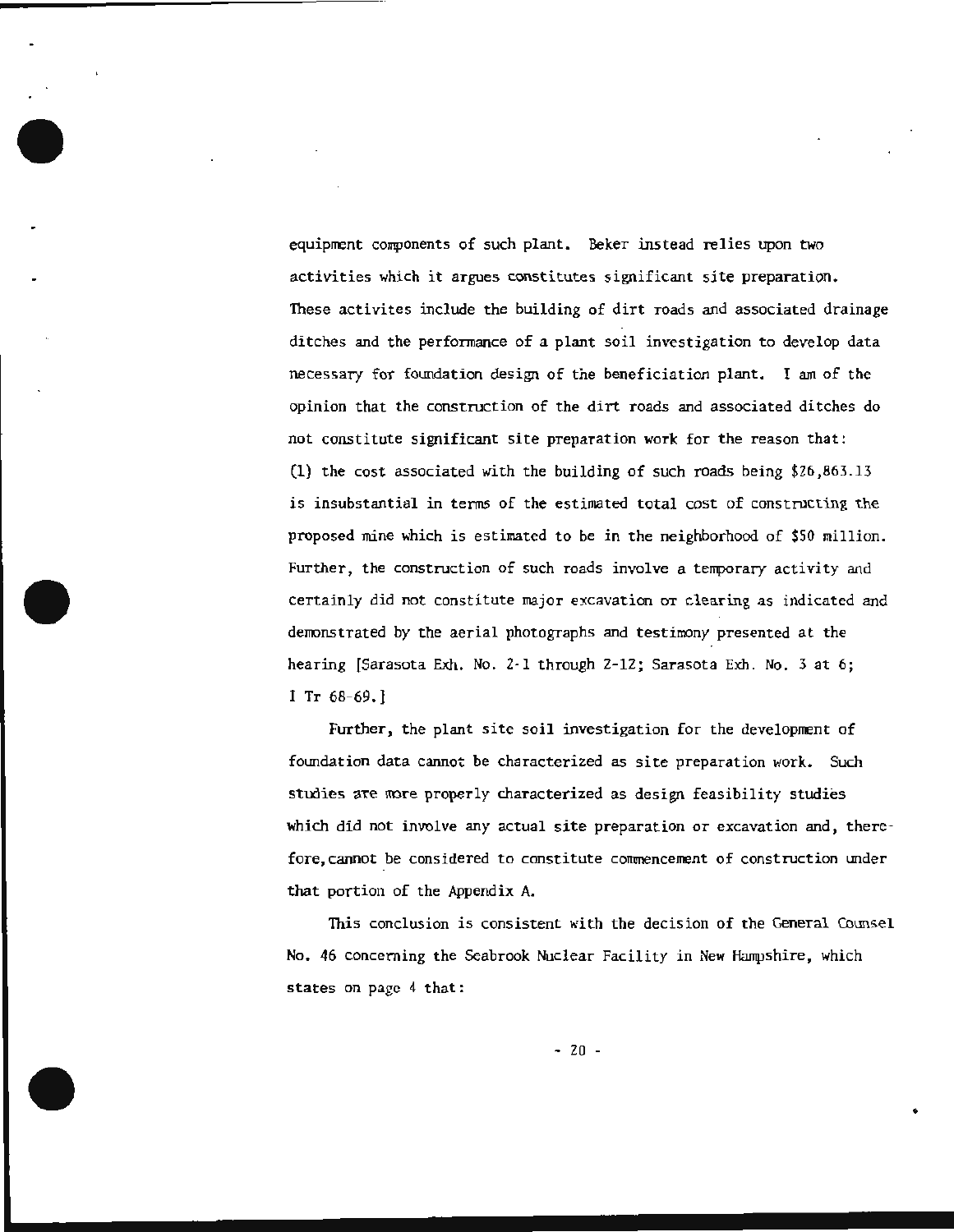·~.S.C . points to various environmental , geological, hydrographic, etc. studies and surveys which it had conducted at the cost of several million dollars, in connection with the Seabrook station. This, however, mistakes feasibility and design studies for site preparation. In my opinion, the use of the term pre-<br>paration work at the premises denotes physical preparation of the site for construction--for example, clearing of the land or excavation. It does not include mere preliminary investigations, particularly where, as here, it appears that much of those investigations were directed toward establishing the feasibility of the project and were not conducted at the plant site. To accept P.S.C.'s argument to the contrary would mean that virtually any observations of and reports on aspects of a potential site would constitute 'construction'--a result quite at odds with the language of the Section and its apparent purpose. "

The second activity contemplated by the Regulations involves the placement, assembly or installation of unique facilities or equipment at the premises where such facilties or equipment will be used. The only object which could conceivably be classified as a facility installed prior to the cutoff date, is the plant production well constructed by Beker in November 1974. It is uncontested that this well and the associated monitor wells serve two purposes. The first purpose of the well was to perform certain hydrological tests to determine the volume of water present and the effect that the rate of withdrawals will have on the water producing aquifer. The second function of the primary well characterized as P-1 was to provide process water for the phosphate plant throughout its entire life. It was the testimony of various Beker witnesses that if it had been the intention of Beker to use this well solely as a means of monitoring and testing water availability and volumes, a well of considerably smaller dimen-

- 21 -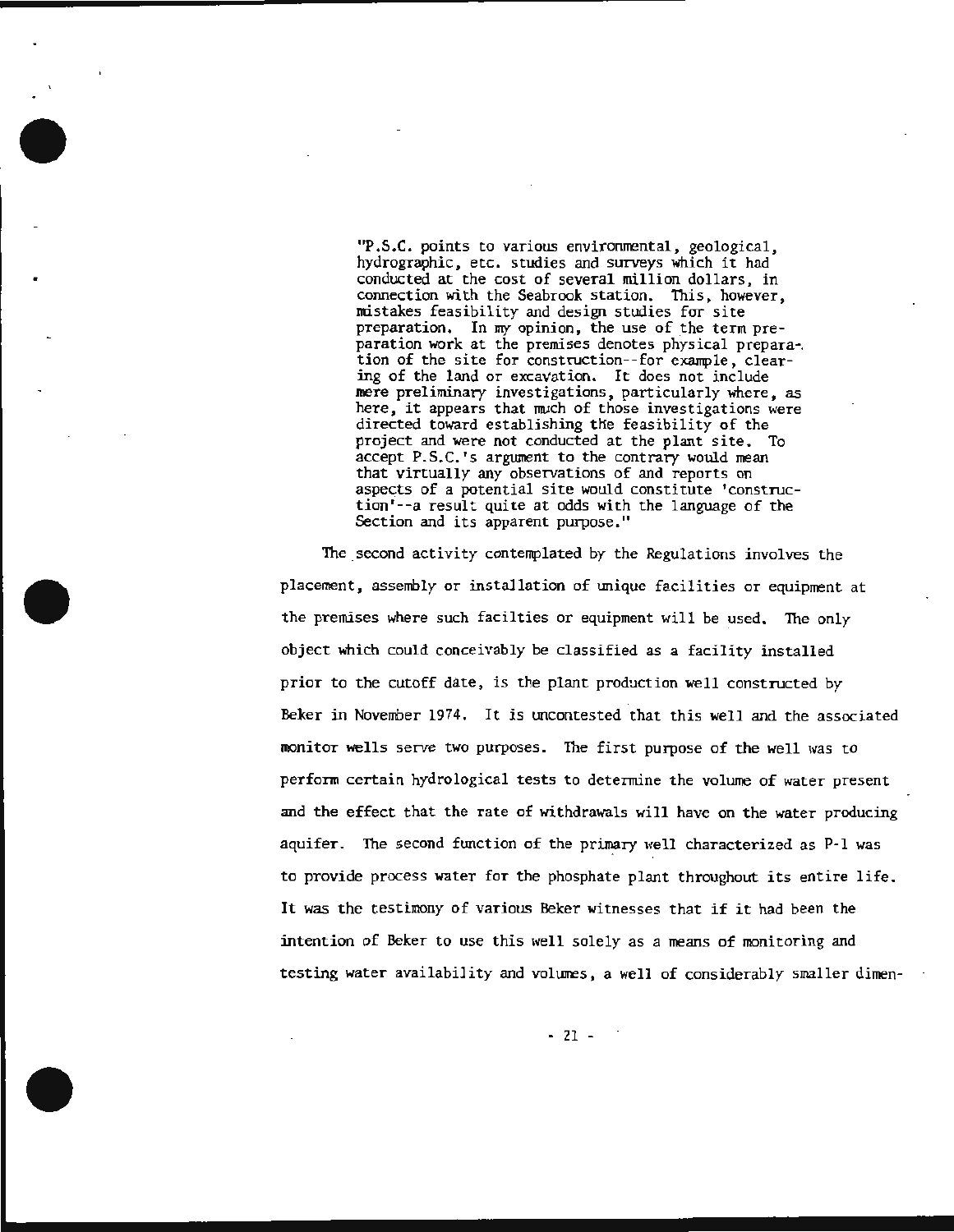sions could have been utilized. The well in question was drilled to a depth of 1,200 feet, commencing with the casing of 24" in diameter extending to a depth of 75 feet; and 18" diameter from 75 to 250 feet; and a 12" casing from that point to a depth of 750 feet. From 750 feet to 1, 200 feet, the well was uncased. The cost of constructing the well was \$152 ,853.94 . [Beker Exh. No. 14, 21.] Therefore, the wells serve a dual purpose, one of which could be characterized as feasibility or design functions and the second to provide process water for the beneficiation plant itself during the life of the facility.

The Initial Determination addressed these wells on page 7, wherein it is stated, as follows:

> "Presumably, Beker's submissions regarding construction of seven deep wells to secure process water for a beneficiation plant supports a claim that the facility should be found an existing source on the basis that it has installed unique facilities or equipment under the proposed regulations. Again, we find this information insufficient to sustain the claim. The Corrpany has totally failed to demonstrate the unique character of these wells to its proposed operation. It is clear such facilities could be useful for any number of enterprises, both agricultural as well as industrial."

It is obvious from the above-quoted language that the Agency, at the time of the writing of the Initial Determination possessed very little detailed information concerning this well. It was brought out during the hearing that the well is currently being used for agricultural purposes on the Beker property. However, the testimony was uncontested on the point that the well is located on the premises at a location consistent

- 22 -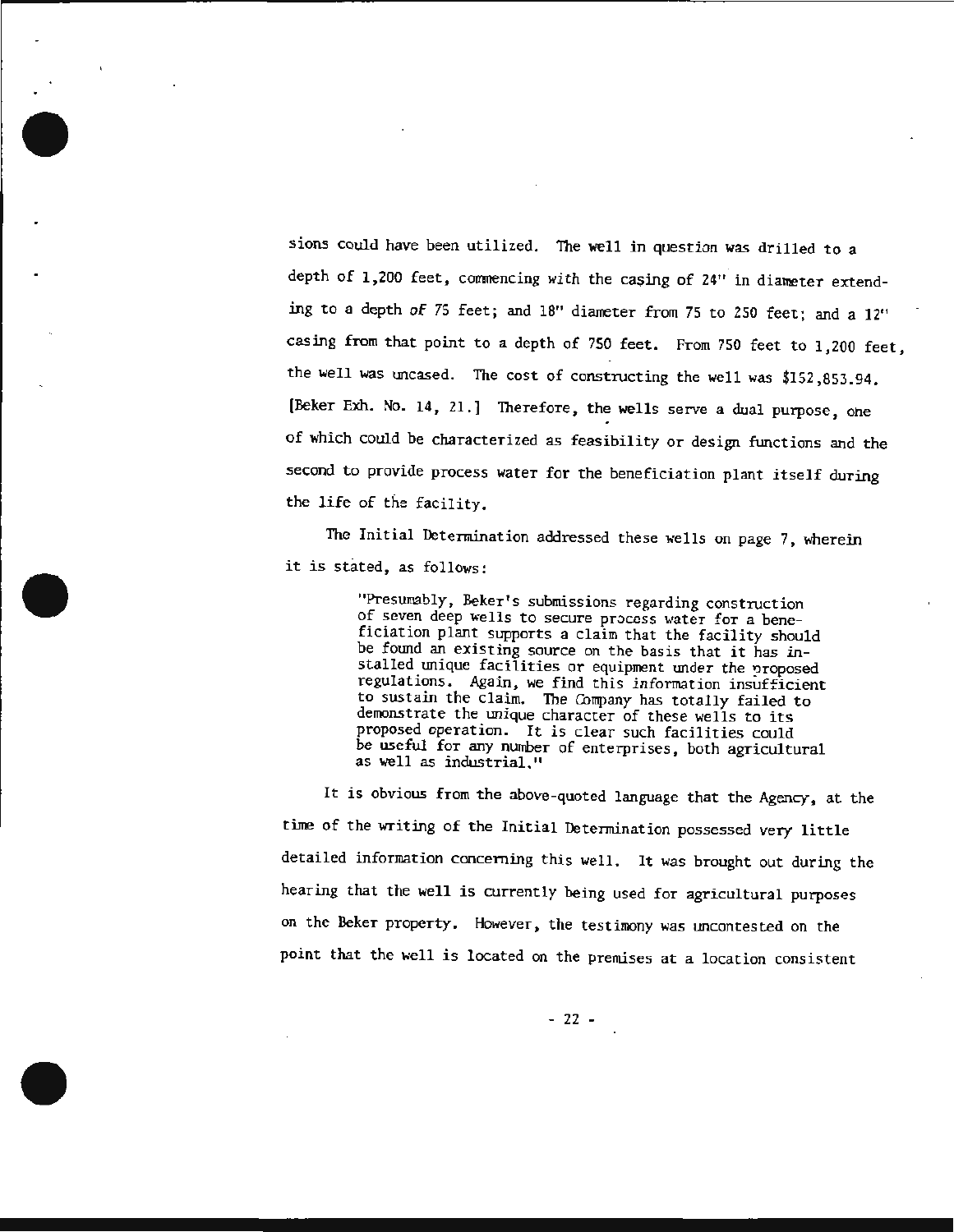with its use as a source of process water for the beneficiation plant and that the agricultural use to which the water is now being made requires that several miles of pipe be utilized to transport the water from its present location to the location on the premises where the agricultural activities are being carried out. It was further testified to at the hearing that a well of the type normally used in this area of Florida for agricultural purposes can usually be drilled for a cost in the neighborhood of \$15,000 to \$20,000 drilled to a depth of 200 to 300 feet, as opposed to the present well which is drilled to a depth of 1,200 feet at a cost of over \$150,000.00. The fact that the company is making use of undeveloped acreage on its mine property for agricultural purposes is, in my opinion, merely ancillary to the ultimate question of whether or not the well can be considered to be a installation of unique facilities at the premises where such facilities will be used.

Although I am satisfied that a good argument can be made that the primary purpose of the wel~ at this point in *time,* is that of a facility to be used in direct conjunction with the operation' of a beneficiation plant; the question remains as to whether such well can be considered "unique" as contemplated by the Regulations. Obviously, one would not drill a well of this proportion for agricultural use . On the other hand, many manufacturing or commercial operations have need for water in some quantity for which this well may be used. The fact that the company drilled the well with a two-fold purpose in mind, one of which having to do with the produc-

 $-23 -$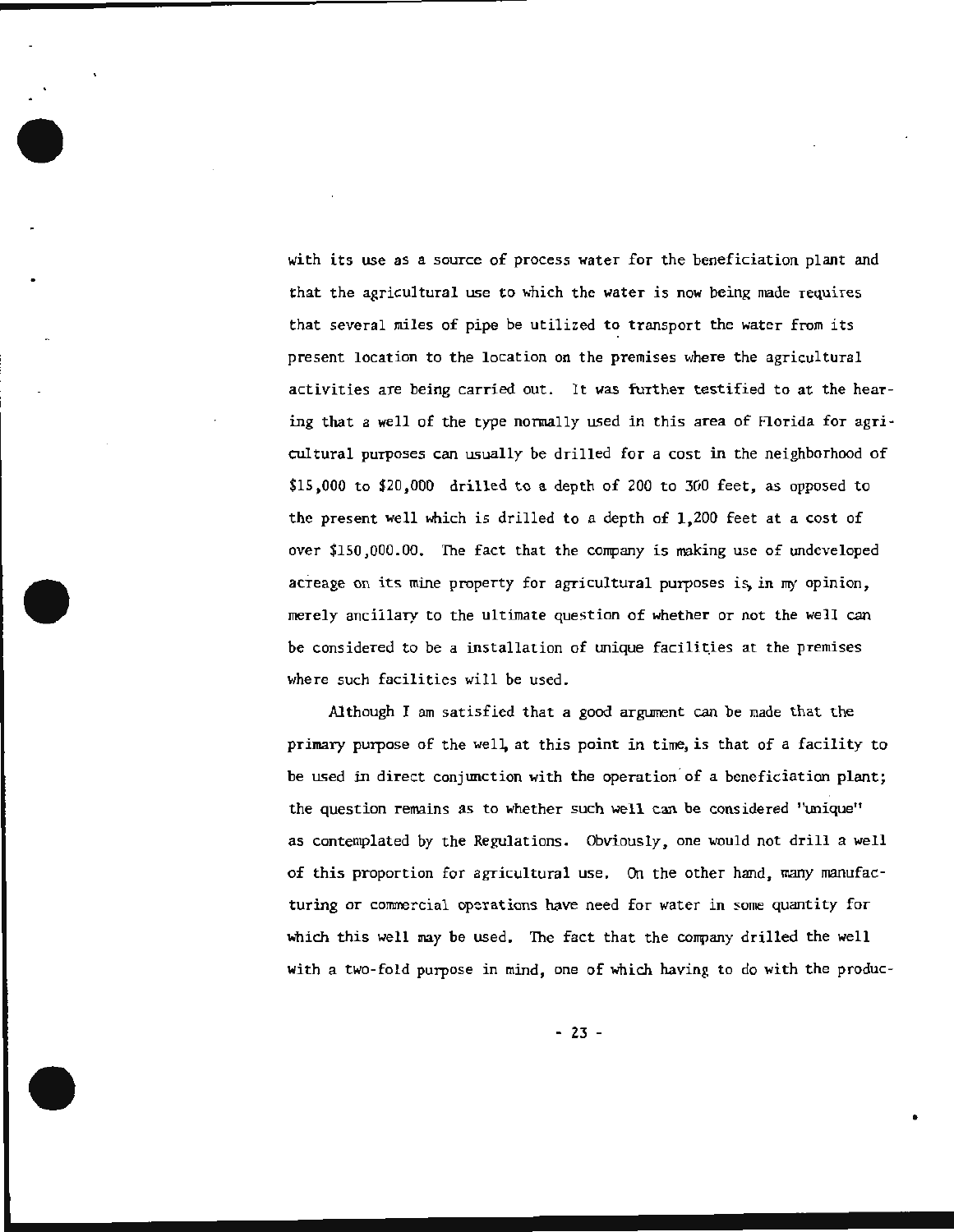tion of process water over the life of the facility cannot in my judgement render the well in of itself a facility unique to the phosphate mine industry. I am, therefore, of the opinion that although the well does constitute the installation of a facility to be used in conjunction with the phosphate mine operation, it fails to meet the test of uniqueness and substantiality both in terms of the utility to which the well could be placed and the cost of such facility when viewed in context of the total cost of the mine in its entirety.

The third category of activities undertaken by a permittee which will render such facility an existing one, inVolves contractual obligations to purchase unique facilities or equipment. Before discussing the contractual obligations undertaken by Beker, it is felt that it would be helpful to discuss the concept of '\miqueness" referred to in Appendix A of the Regulations. Both Beker and Sarasota have argued for differing applications of the term "unique" as it is applied to equipment and facilities.

Beker argues that the term unique as used in the Regulations imposes a site-specific interpretation of that term, such that all one must show is that the permittee has seriously and unequivocably dedicated himself to the construction of a facility or to the purchase of equipment for a facility at a particular site. Beker's concept of the interpretation of the term "unique" *is* Sturmarized at page 7 of its original brief, which states that:

> "Accordingly, the 'unique(ness)' criterion set forth in Appendix A is fully satisfied if 'facilities or equipment' are (a) specifically designed and intended for use

> > $-24$  -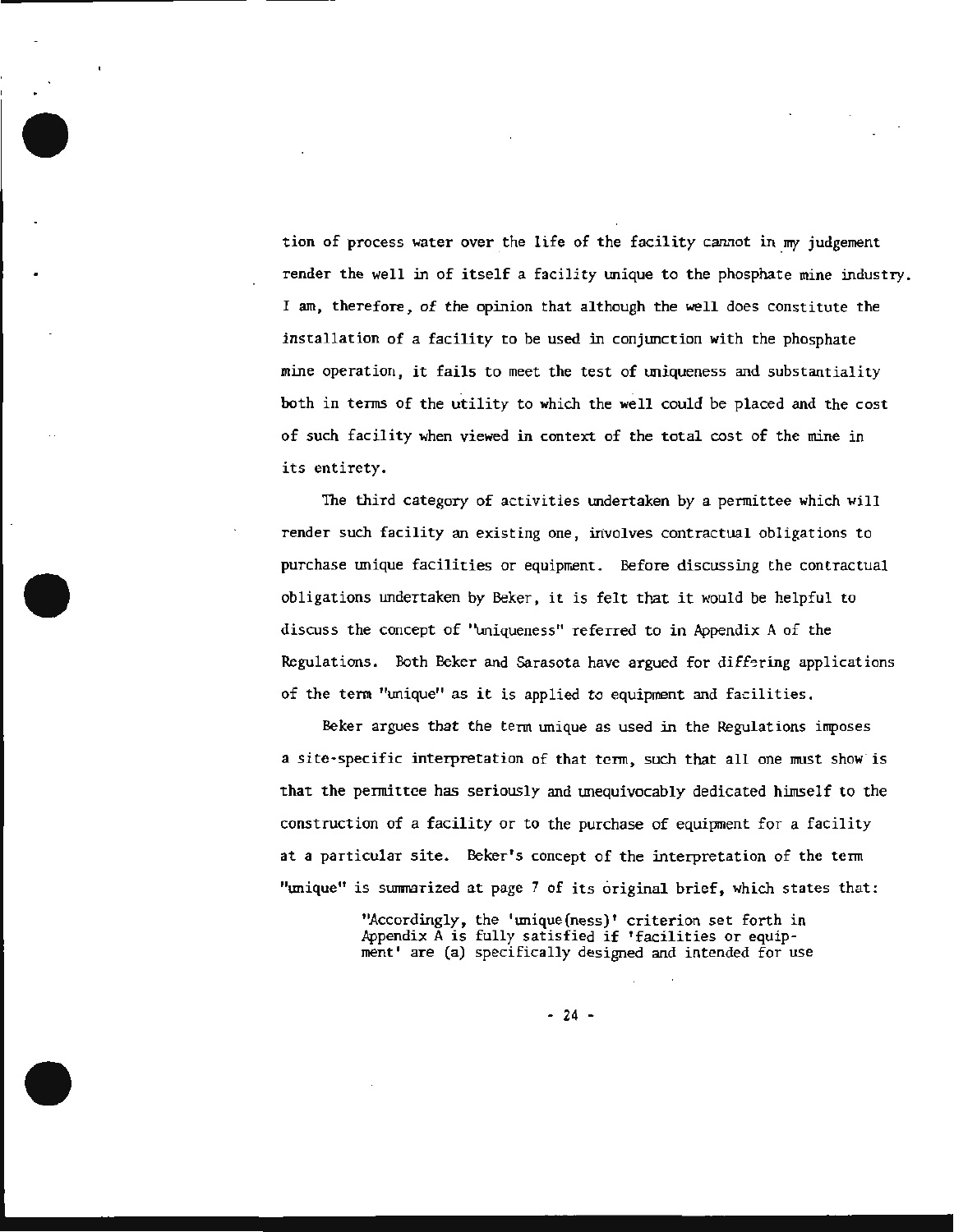at a particular site, and (b) non-fungible. That design and that intention demonstrate the ' commitment which the concept of uniqueness is calculated to ferret out."

Thus, Beker's proffered interpretation of the word unique would be determined on the basis of whether or not the facilities or equipment were contracted for or purchased.for use at the particular site where the facility is supposed to be constructed and that the term "unique" as used in the Regulations really has no particular meaning beyond the sitespecific criteria, which Beker offers. I find this suggested interpretation to be unacceptable for the simple reason that it is contrary to the expressed language of the Regulation. The Regulation clearly sets forth a dual criteria for consideration, namely, that the facilities or equipment must be "unique" and that they must be intended for use at the premises where such facilities or equipment will be used. Any interpretation which attempts to ignore the clear language of the Regulations is obviously untenable . I am, therefore, of the opinion that in order for facilities or equipment to qualify under the terms of the Regulations and Statutes they must satisfy this dual test of both uniqueness and site specificity.

Sarasota's interpretation of the Statute and Regul ations is more consistent with that set out above, in that they recognize that facilities and equipment must be both unique and purchased or contracted for with the intention of being used at the premises wnere the facility is to be constructed. However, Sarasota's proposed interpretation of the word unique is too stringent for useful applications in determinations of this nature.

- 25 -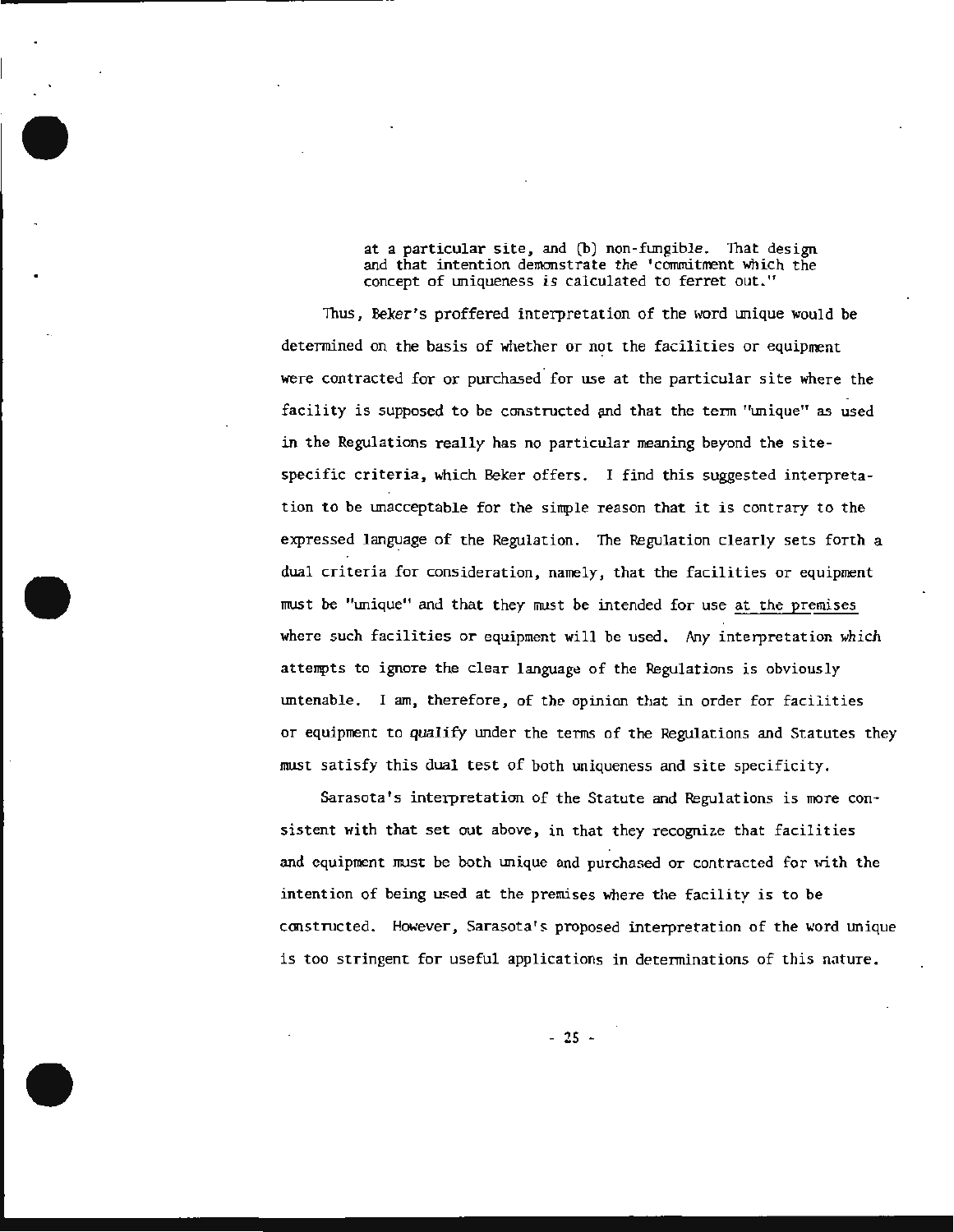The four major pieces of equipment of concern in this matter are the log washers, the vibrating screens, the flotation and screw classifiers, and the slimes thickeners. The record is uncontested as to the fact that these purchase orders contracts were issued and executed by the parties prior to the cutoff date of June 10 , 1976. The testimony of the Beker witnesses was to the effect that all of the major.items of equipment were specifically designed to handle the particular metallurgical and physiological characteristics of the phosphate ore contained on the Manatee property and it was their further testimony that such custom designing is essential for efficient operation of a phosphate rock mine of this type. Sarasota County through the use of its expert witnesses and through cross-examination of the Beker witnesses attempted to demonstrate that these pieces of equipment could, in fact, be modified for use on other ore bodies and, to a limited degree, be modified for use in activities other than a phosphate mine beneficiation process.

Mr. Maximo Munoz, appearing for Sarasota County, testified that two items of equipment, namely the slimes thickener and screw classifiers, could be considered unique to Beker's ore body. However, Mr. Mimoz also testified that the vibrating screens and the flotation machines cannot be considered unique, even to the Florida phosphate industry, because such equipment is readily employed in other mineral extracting industries with only minor modifications. [Sarasota Exh. 1, p. 3. I Tr. 25, 27, 30, 33, 34.] Even accepting Mr. Munoz testimony as to these latter two pieces of equipment

 $-26 -$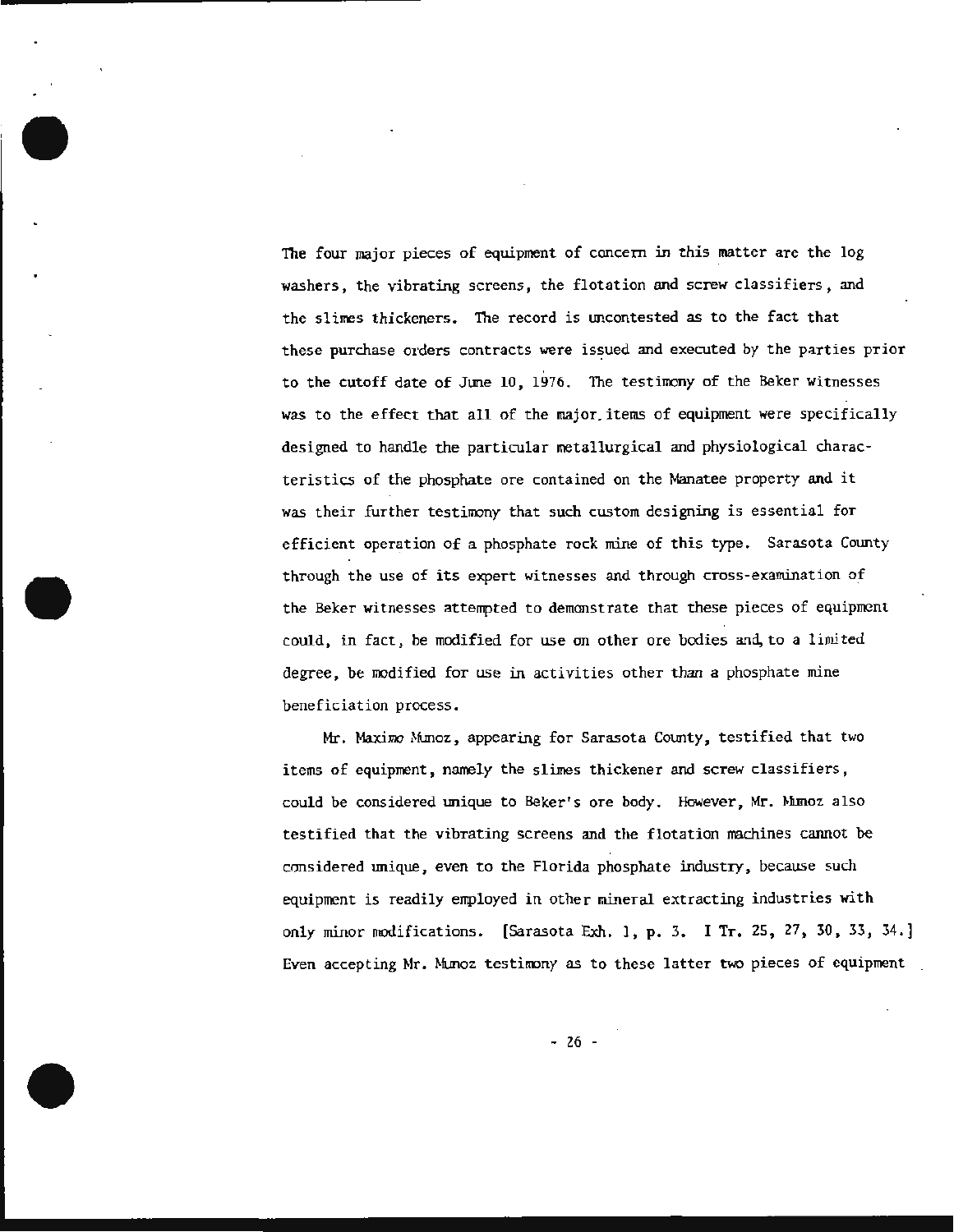as true, such interpretation of the word "unique" in the Regulations would lead to a result, in many cases, of concluding that almost any piece of equipment, knowing the engineering innovativeness of American technology, could be modified for use in another industry or at other locations of a like industry. The interpretation proffered by Sarasota would require one to find that in order for a piece of equipment to be considered unique, it would have to be so custom designed so as to render it incapable of being utilized for any other purpose at any location in the world. This argument is obviously untenable and contrary to the intent of Congress and the Regulations.

It was further testified to by the Beker witnesses that they were 1.maware of any situation wherein equipment from one phosphate mine was utilized in another phosphate mine at a different location. As explanation for this fact, the Beker withesses pointed out that the operation of a phosphate rock beneficiation plant is extremely sensitive to the efficiencies of the primary equipment components and that the capital cost of these components are not as important in the overall scheme of things as is the efficiency at which the plant operates on a day-to-day basis. This point was probably articulated best by Beker witness, Mr. Quinta at page 56 of Volume 5 of the Transcript, wherein he states that:

> 'The use of second-hand equipment or used equipment<br>or equipment which is not sized and specifically tailored to the needs of that particular plant will be an extremely foolish decision for anyone in the business to make, simply because of the cash flow

> > - 27 -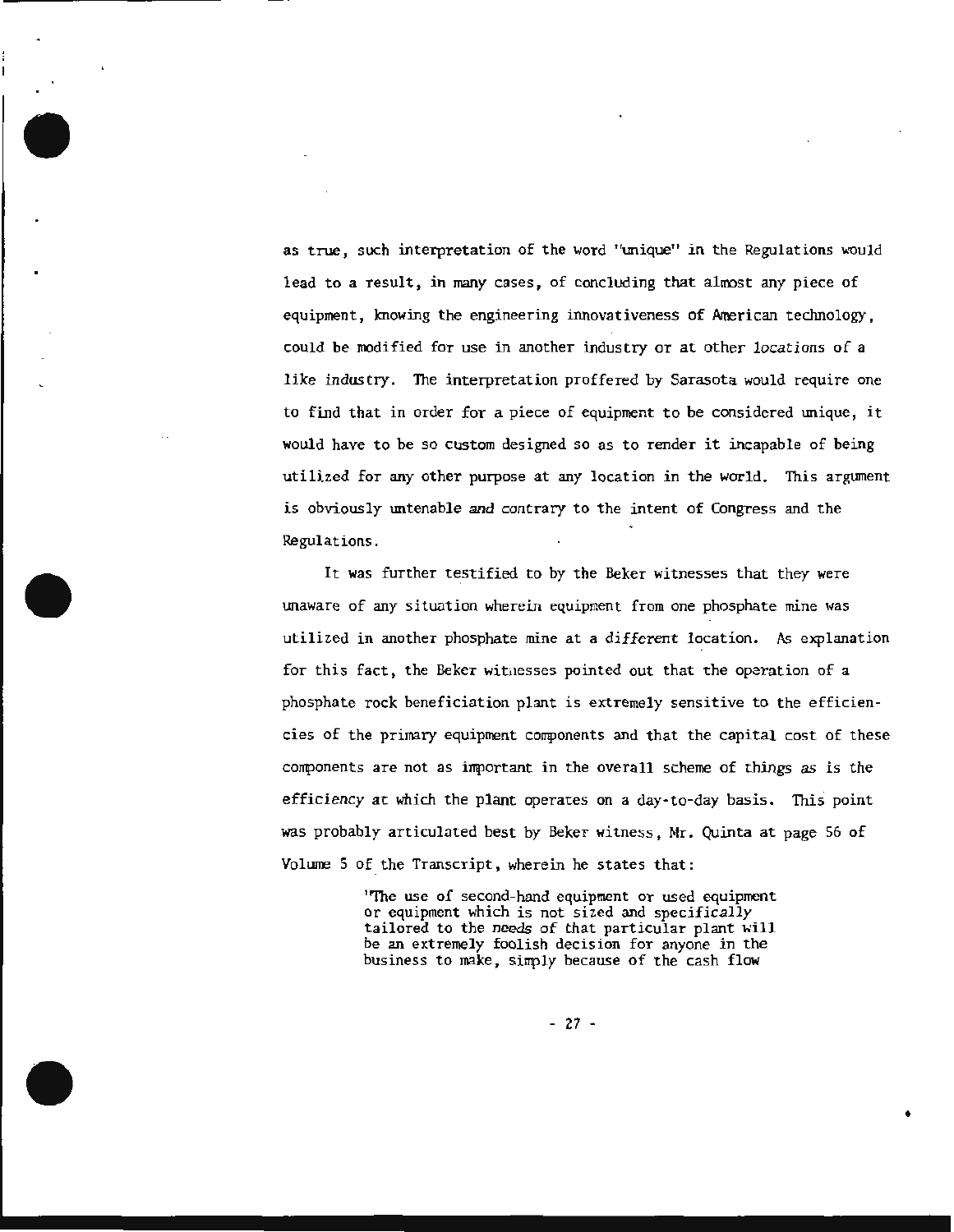and the value of the product which you would have to get out, the output into the plant. The cost of the equipment becomes so insignificant, because just a few percentage, percentage loss and percent loss and recovery of this plant would be, you could pay for all new equipment within one or two years time.

"So the cost function of the equipment itself becomes insignificant, so it would make it extremely foolish for someone to say, 'Well, I will save \$10,000 on a piece of equipment,' and if that piece of equipment costs them just a fraction of·a percent of recovering their plant, they would loose it almost imnediately."

Therefore, it is apparent that neither of the interpretations suggested by Beker or Sarasota can be totally accepted. Beker's interpretation must be rejected because it ignores the language of the Regulations and attempts to render the application of the word "unique" to a meaningless verbage which is, of course, unacceptable. Sarasota's interpretation is likewise unacceptable, because it implies a too rigorous test for application of the word 'unique" in that it would disqualify any piece of equipment, which although speci fically tailored for use in a particular industry at a particular site, as not unique if such equipment could in some fashion be modified or re-worked for use either at another site or in an tmrelated industry. The acceptance of this stringent interpretation would pose the likelihood of disqualifying any piece of equipment as being "tmique".

As indicated above, these four major pieces of equipment were specifically engineered and designed to accomodate the metallurgical, physical and chemical properties of the phosphate ore contained on the Manatee property owned by Beker. There was considerable testimony by Beker witnesses as to

- *28* -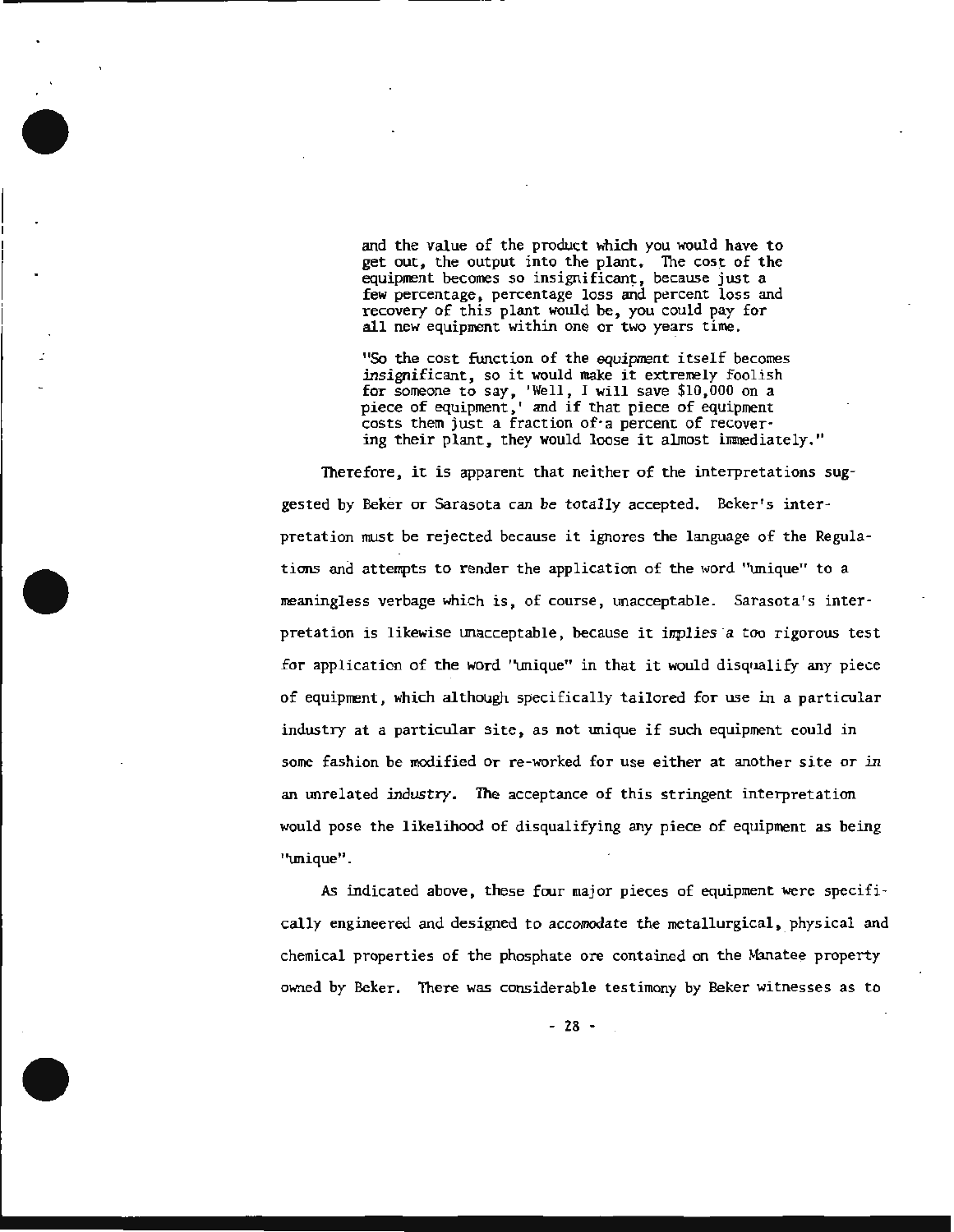the particular features of these pieces of equipment which were, in essence, custom-designed to accomodate the Manatee ore and, in some cases, the design features incorporated new technology heretofore not utilized in equipment of this type in the phosphate industry. Taken in its entirety, I am of the opinion that the record amply demonstrates that these pieces of equipment are, in fact, unique not only to the phosphate rock industry, but more specifically to the ore found on the Beker Manatee property and, therefore, satisfy the "unique" aspect of the Regulations.

·.

Prior to the issuance of the stop orders, the status of the contracts for these four pieces of equipment was as follows: the logwashers have been completed, fabricated and \$148,241.60 out of a total contract price of \$154,152.00 has been paid by Beker. As to the vibrating screens, \$170,568.00 out of an initial contract price of \$248,890.00, representing 68 percent of the contract has been paid; the flotation machines and twin screw classifiers, \$565,736.80 has been paid out of an initial contract price of \$942,894.00 and the contracts have been 60 percent performed. As to the slimes thickener, \$47,400.00 out of a contract price of \$46,250.00 has been paid. Therefore, payments under these major equipment items made prior to June  $10$ , 1976 is approximately  $$938,000.00$ , or almost 13 percent of the estimated cost of all the beneficiation plant equipment. Although this figure of \$938,000 is not a sizeable percentage of the total cost of the facility, when taken in conjunction of the other expenditures made by

- 29 -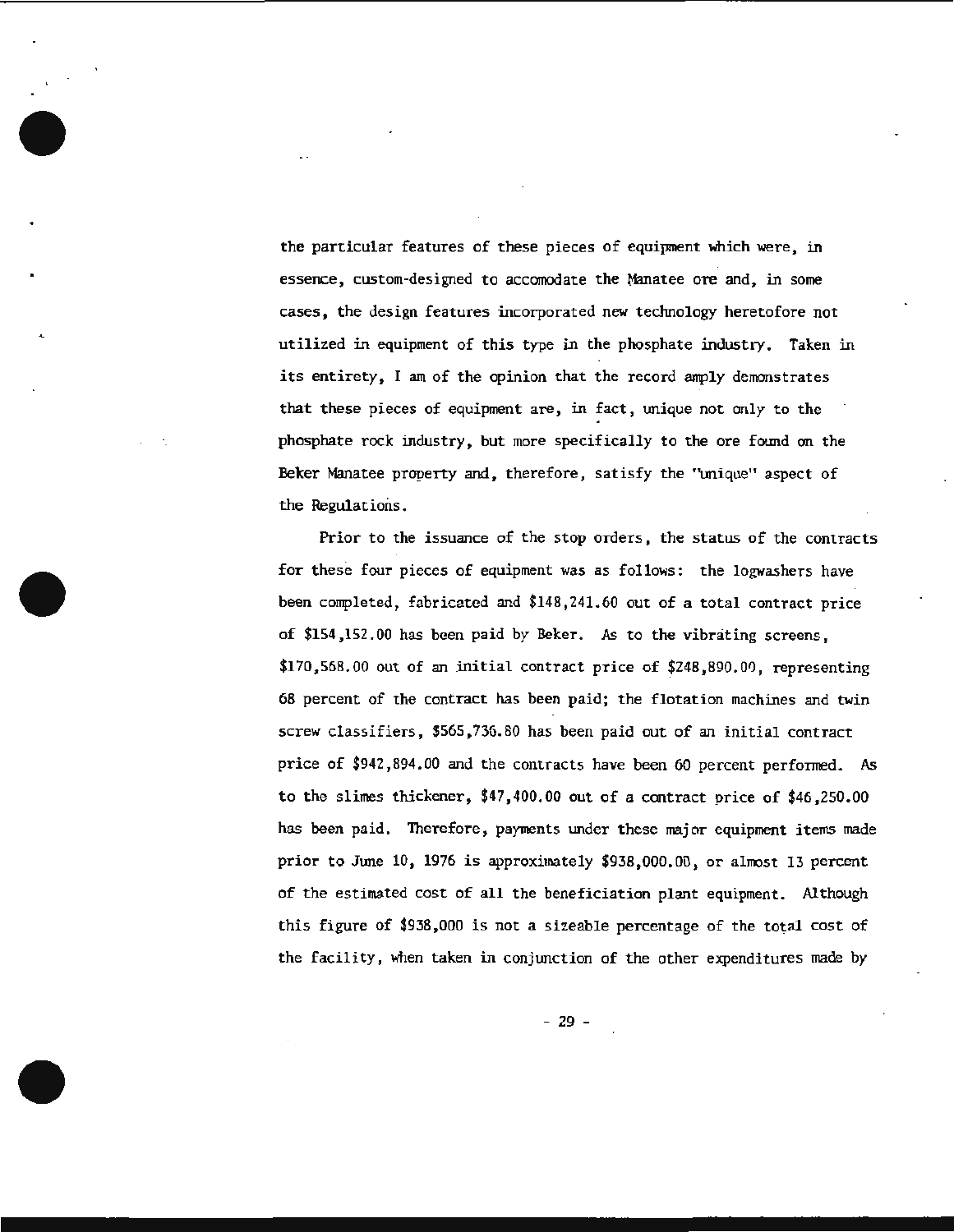Beker in furtherance of its attempt to establish a phosphate mine on the property, the record indicates that Beker has invested more than \$20 million in this venture. The Regulations in Appendix A state that the value of such major items of equipment, eligible for consideration, must represent a "substantial conmitment to construct the facility". One could interpret that language in two ways, one of which is to say that the word "substantial" means that the dollar value of the equipment contracted for must represent a substantial portion of the entire cost of the facility; the second interpretation would be ·that the value of such equipment must represent a substantial commitment to ultimately complete and construct the facility with the absolute dollar value involved being of secondary importance to a consideration of just what the obligation to purchase such items of equipment means in relation to the ultimate operation and completion of the facility in its entirety. I am of the opinion that the latter interpretation rore accurately reflects the intent of both the Statute and the Regulations, promulgated pursuant thereto. One could be misled if he were to consider solely the absolute dollar amounts involved and ignore the commitment or the importance of the items of equipment in the context of the entire facility. To accept the first interpretation might cause anomalous results to occur. If, for example, the piece of equipment was extremely expensive, but was relatively Unimportant in the context of the completed facility or, conversely, major and essential items of equipment may have a relatively small absolute dollar value, but they represent an essential and crucial piece of equipment needed for the operation of the facility.

- 30 -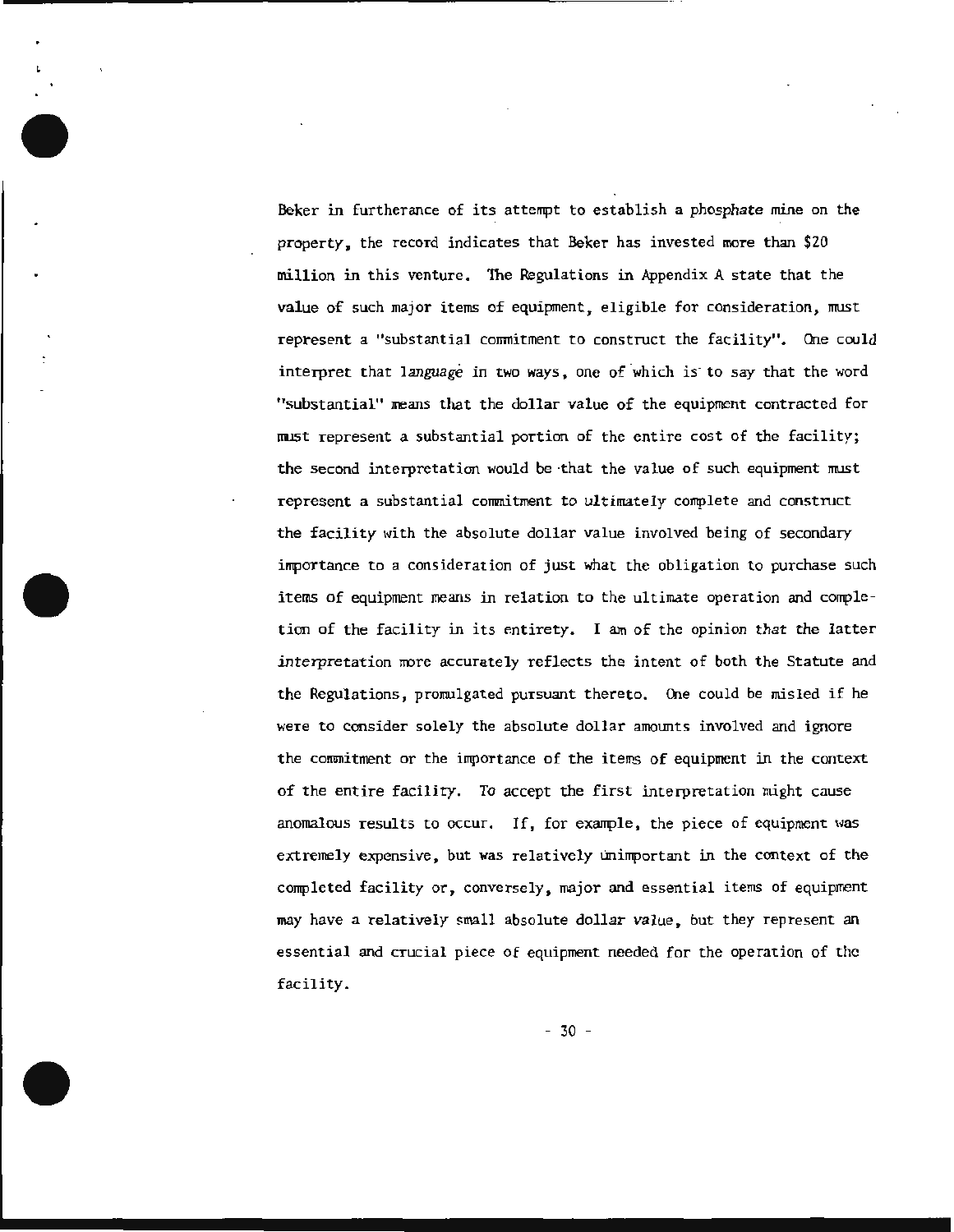Having determined that the issuance of the stop orders did not relieve Beker of its continuing obligation under the Jacobs Agreement or purchase orders issued incident thereto for these major pieces of equipment, I am of the opinion that the contractual obligations to purchase these unique pieces of equipment, which are major items of machinery or process equipment as set forth in the Fegulations; satisfies the intent of the Regulations and renders the Beker facility an existing source within the meaning of §306 of the Act .

#### The Jacobs Agreement

Since I have decided that the Beker facility is an existing source within the menaing of §306 of the Act by virtue of the contractual obligations to purchase unique pieces of equipment, it would not be essential that I further consider the effect of the Jacobs Agreement. As indicated above, the Regional Administrator's determination did not address the question of whether or not the Jacobs Agreement constitutes a "turnkey" contract within the meaning of the Regulations. The Initial Decision of the Regional Administrator addressed this point on page 7, wherein it was stated that:

> 'We need not decide the issue of whether the Jacobs' agreement is sufficiently broad to be characterized as a 'turnkey' contract. Beker, as alternative grounds upon which to sustain a finding as an existing source, also urges the Jacobs contract and the above-mentioned equipment orders represent contractual obligations to purchase unique equipment as described in the proposed new source regulations, and it is upon this basis that we find the Beker facility to be an existing source."

> > - 31 -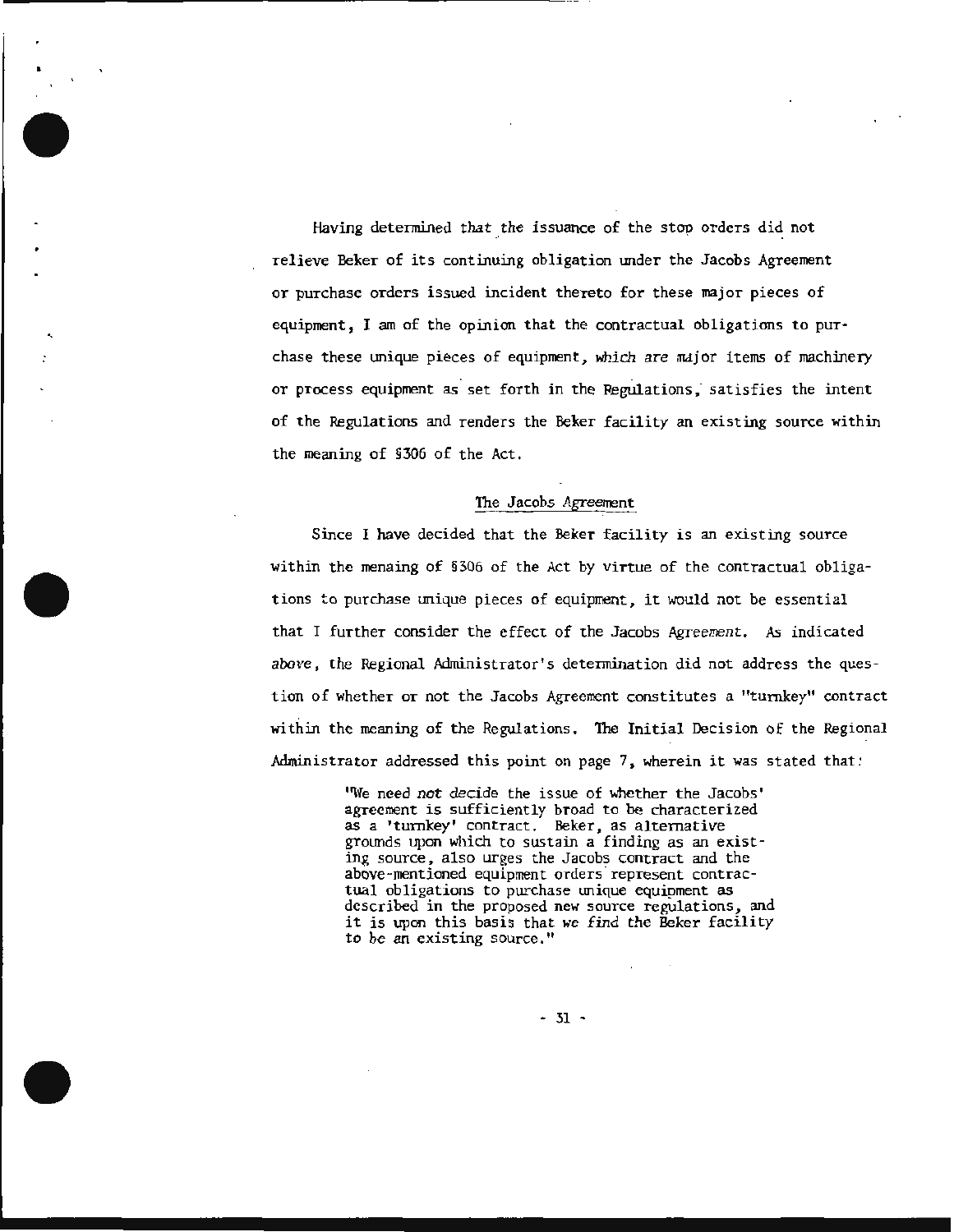Since this decision arises out of an adjudicatory hearing rather than a request for detennination, I am of the opinion that the applicable rules of procedure require that I address the Jacobs Agreement. Section (l)(iv) of Appendix A states that contractual obligation with a firm to design, engineer and erect a completed facility (i.e., a "turnkey" plant) will render a source an existing source within the purview of the Act and the Regulations.

İ

The Jacobs Agreement which is found as item 6 of Beker Exhibit 14 was executed on June 9, 1975 between Beker Phosphate Corporation and Jacobs Constructors, Inc. Article 2 of the contract entitled, "Scope of Work," states that "Jacobs shall engineer, purchase and expedite materials and equipment for, and construct facilities (hereinafter, collectively referred to as the 'plant'), all as set forth herein and in Exhibit A." Exhibit A, which is appended to the agreement, entitled, "Description of Work and Facilities," states in Section 1.1, in part, as follows:

> "Owner plans to construct a 'grass-roots' phosphate beneficiation facility to be located in Manatee County, Florida..."

"Owner has asked Jacobs to submit a turnkey contract to provide the professional services necessary to accomplish the detailed definitive engineering design procurement (except major items of equipment to be purchased by Beker), scheduling, construction of<br>the start up of the planned 'grass-roots' phosphate rock beneficiation facility, by means of the bid request documents dated May 9, 1975..."

- 32 -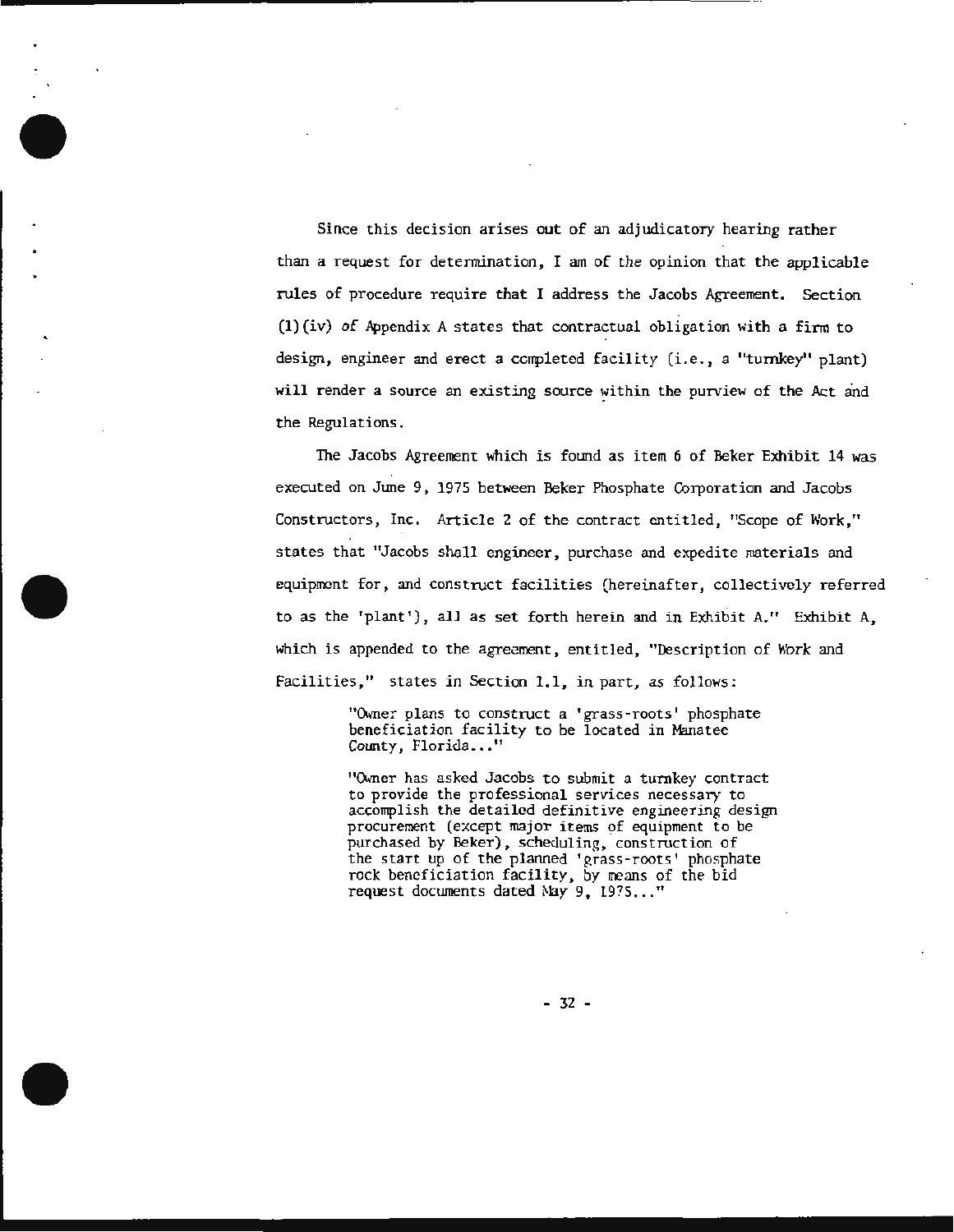Sarasota County argues that the Jacobs Agreement does not qualify under the above-quoted section of Appendix A for several reasons as follows : (1) that the contract is not a binding agreement since the contract was placed "in limbo" in January 1976 and all work thereunder suspended; (2) that the contract contains a termination clause authorizing Beker to tenninate the entire agreenent in its sole discretion upon a 24-hour notice to Jacobs and is, therefore, not binding; and (3) that the agreement fails to qualify since it is a contract for the rendering of services rather than for the purchase of equipment or facilities. We have already discussed the first argument set forth by Sarasota County in the portion of this opinion discussing the effect of the so called "stop orders" and need not repeat that discussion here, except to reiterate that I do not feel that the issuance of the stop orders terminated Beker's obligation under the Jacobs Agreement . The second argument set forth by Sarasota County involves the fact that the contract contains a termination clause which Beker constructively implemented by issuing the stop orders. This argument is merely another way of interpreting the effect of the stop orders and is, likewise, determined to be not persuasive.

The third argument set forth by Sarasota County, however, deserves additional attention. In support of its argument, Sarasota directs our attention to the Decision of the General Counsel, No. 46, at page 13, involving the question of whether or not the Seabrook Nuclear Power Plant

- 33 -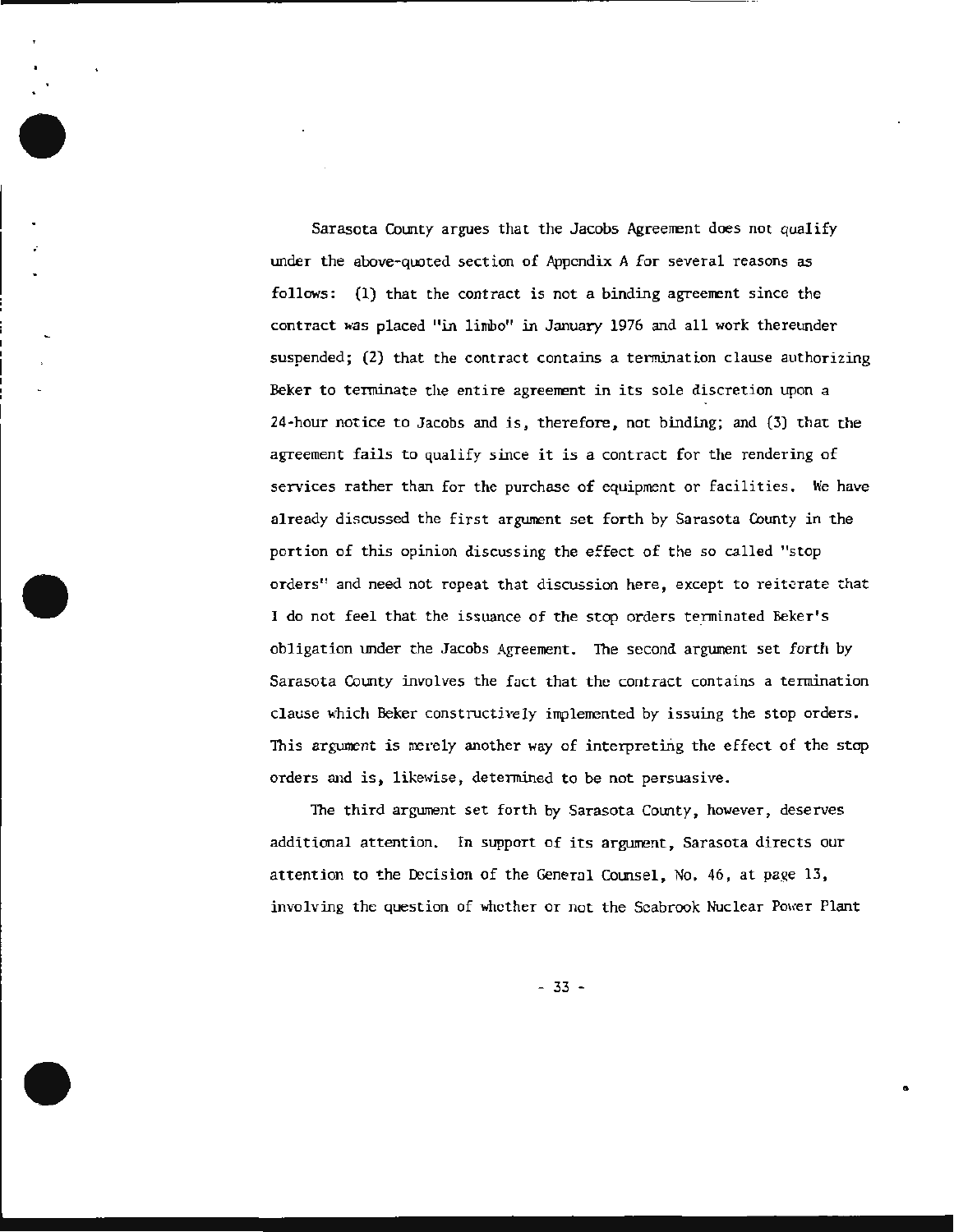facility of the Public Service Company of New Hampshire is a new source within the meaning of §306 of the Act. The contract referred to in the General Counsel 's opinion involved a contract with United Engineers Contractors to provide engineering, design and construction management services for the Seabrook station. The 'services were to include the preparation of plans, specifications of equipment and construction work, the recommendation of materials, assistance in the preparation of bid solicitations, and the letting of purchase orders. The opinion goes on to state that·:

, .

"The Region rejects this contract on the grounds that it is not a contract for the purchase of facilities<br>and equipment. P.S.C. does not dispute the accuracy of this characterization and it does not specifically address the problem which this would seem to present to its reliance on the E/C contract."

'The E/C contract is one for professional services; it is not a contract to purchase equipment and facilities. Therefore, its existence before March 4, 1974 does not render the Seabrook station an existing source."

Although we do not have a copy of the contract in question, apparently the contract was for the providing of professional services in the field of engineering and design specifications for the plant, but not for the actual construction of the plant itself. The fact that the utility in that case did not dispute the characterization placed on the contract by the staff of Region I lends credence to the assumption that it was, in fact, primarily a service contract.

- 34 -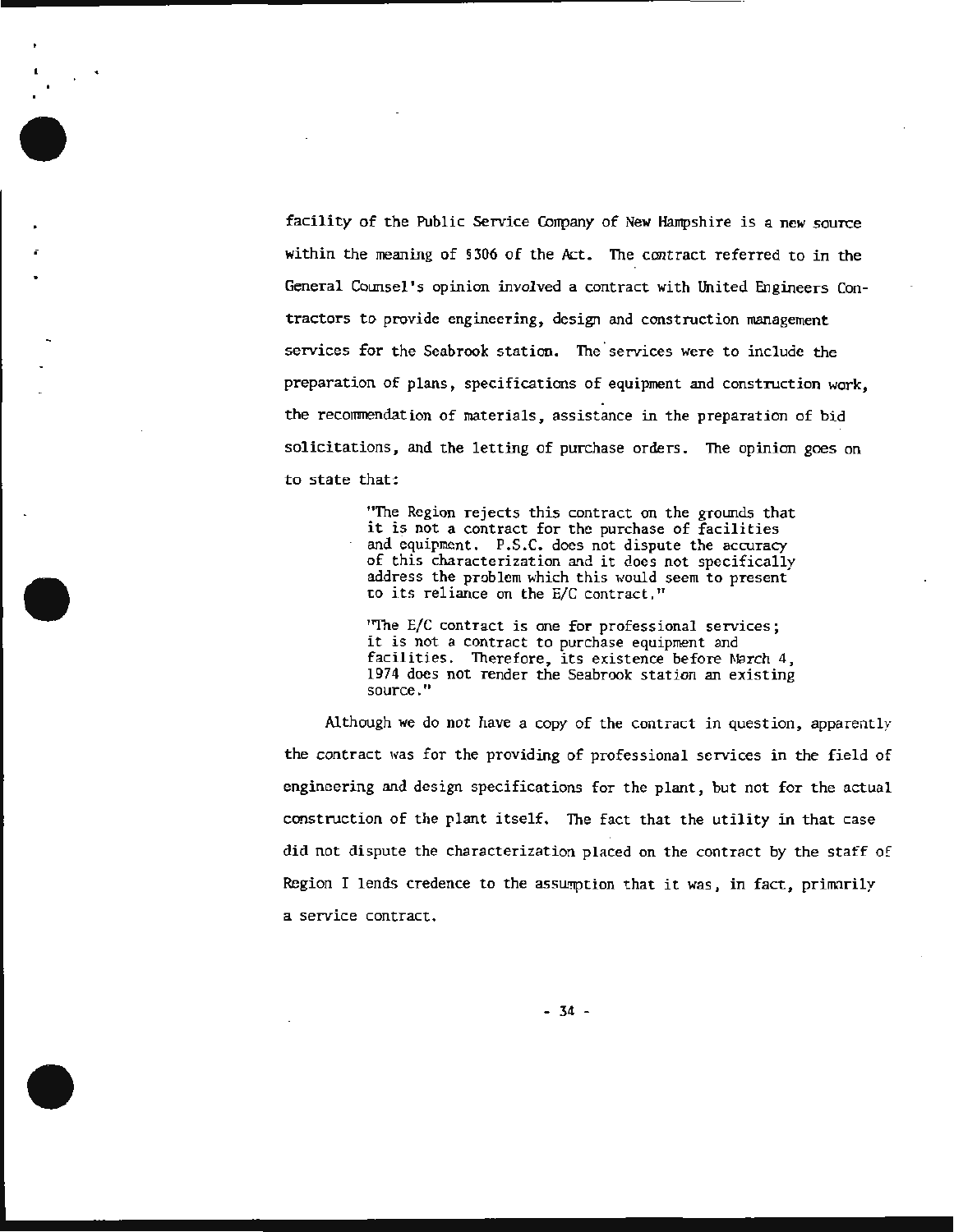However, both the General Counsel's decision and the argument set forth by Sarasota attempt to make a distinction between a contract for services as opposed to a contractual obligation to purchase equipment or facilities. It should be noted, however, that the Regulations under the subsection dealing with "turnkey" ·contracts nowhere uses the tenn purchase or sale of facilities or equipment. That language is used in subsection (iii) in discussing certain listed i terns, but the phrase "contractual obligation to purchase" in subsection (iii) no way modifies the language. contained in the following subsection which only speaks about a contractual obligation with a firm to design, engineer and erect a completed facility. Therefore, arguments attempting to differentiate between contracts for services and contracts for sales is inappropriate in the context of this portion of the Regulations.

•'

Even a casual perusal of the Jacobs Agreement makes it abundantly clear that its primary purpose is to require Jacobs to provide Beker with a complete and functioning phosphate rock beneficiation plant. The fact that Beker had independently contracted for the purchase of certain items of equiprrent to be used in the facility , prior to the execution of the Jacobs Agreement , in no way alters the obvious and express intent of the Jacobs Agreement. Any contract of the scope of the Jacobs Agreement would, of necessity, include the rendering of substantial services. A reading of the Jacobs contract clearly reveals that, in fact, Jacobs is to provide professional services in the course of completing the facility. One would be

- 35 -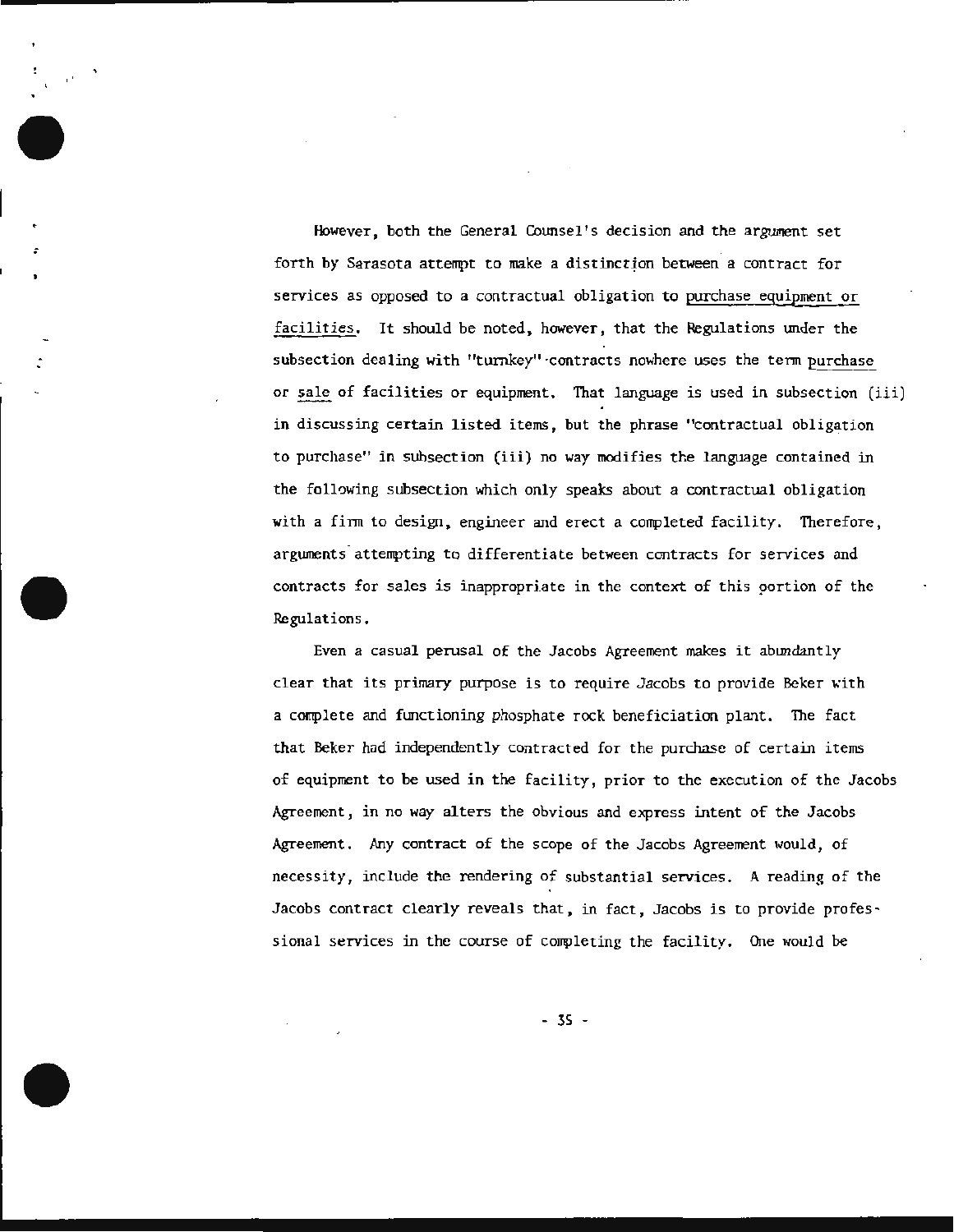amazed if it didn't. The language of the Regulations would almost require it, in order for a contract to comply with its terms, since it refers to a contract ''with a firm to design, engineer and erect" a facility. Obviously, designing and engineering require the rendering of professional services.

As stated in Warren Motors, Inc. v. Chrysler Motors Corporation, 5 U.C.C. Reports 365 [U.S.C., E.D. Pa., 1968]: "Certainly, the fact that the agreement contained terms providing for services, franchising and the like in no way effects its character as determined by its overall objective, namely selling automobiles." (Emphasis supplied.)

In view of the above discussion, I am of the opinion that the Jacobs Agreement is a contractual obligation with a firm to design, engineer and erect a completed facility as that phrase is used in Appendix A to the Regulations and provides an additional basis for determining that the Beker facility is an existing source within the context of §306 of the Act .

## Recommended Findings and Conclusions

I recommend that the Regional Administrator make the following findings and conclusions:

The items set forth above tmder the heading "Factual Setting" are hereby adopted as specific findings of fact in this case.

I conclude that the purchase orders for the log washers, slimes thickener, vibrating screens, flotation and screw classifiers are contractual obligations to purchase unique equipment as contemplated by the appropriate Regulations and render the Beker facility an existing source within the context of §306 of the Act.

 $-36 -$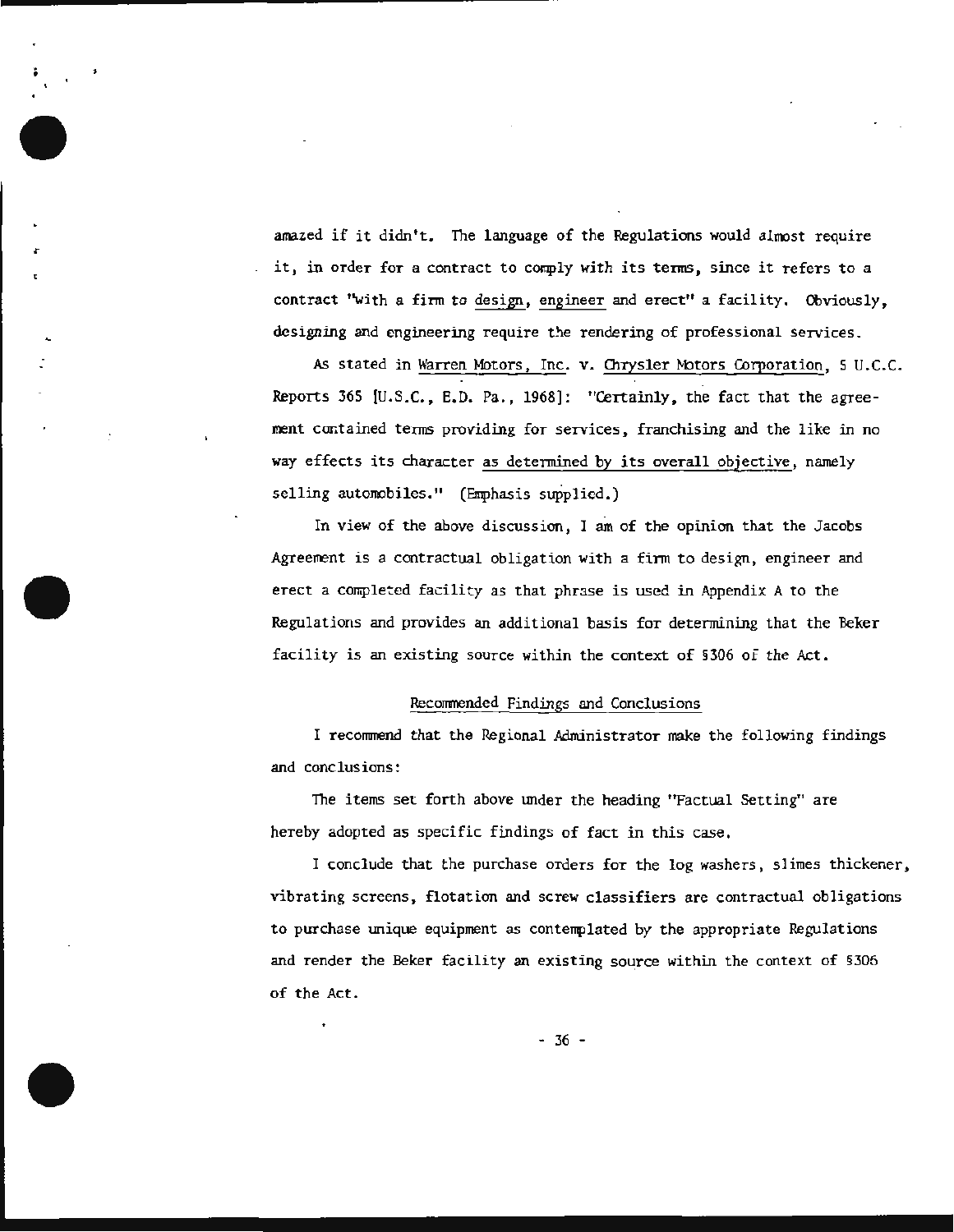I further conclude that the Jacobs Agreement constitutes a contractual obligation with a firm to design, engineer and erect a completed ("turnkey") facility and also renders the Beker facility an existing source within the context of \$306 of the Act.

The proposed findings of fact and conclusions submitted by all of the parties have been considered. To the extent they are consistent with the findings and conclusions herein, they are adopted, otherwise they are rejected.

DATED: March 28 , 1978

 $\cdot$  .

.- ..

Thomas B. Yost<br>Administrative Law Judge

- 37 -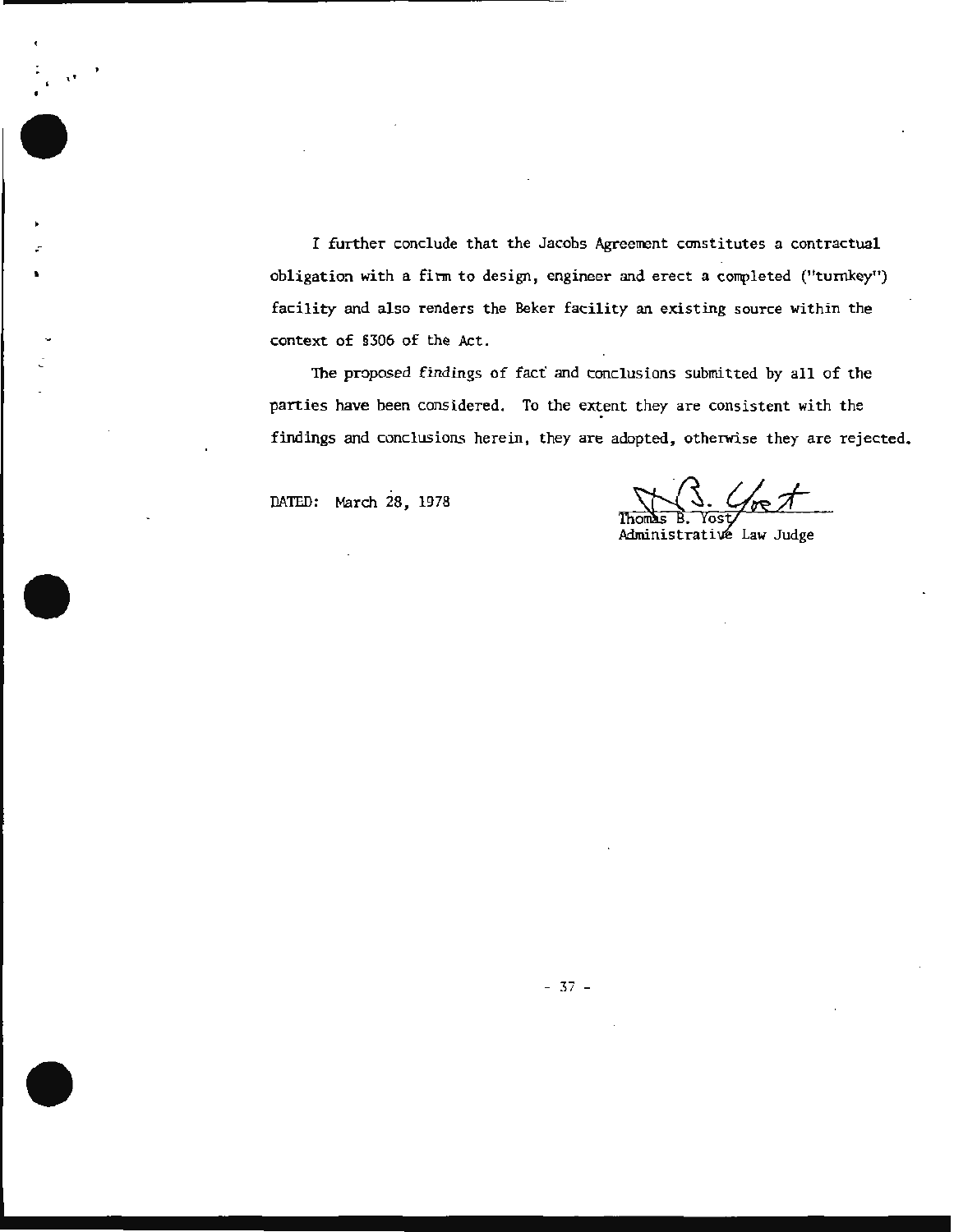

,.

.. :

<sup>~</sup>:-) UNITED STATES ENVIRONMENTAL PROTECTION AGENCY WASHINGTON, D.C.  $20460.$ 

> ) ) ) ) ) ) )

# 78 MAR 30 P 2: 35

\_,FFICE OF THE ADMINISTRATOR

IN THE MATTER OF

## NATIONAL POLLUTANT DISCHARGE ELIMINATION SYSTEM PERMIT FOR

BEKER PHOSPHATE CORPORATION

DOCKET NO. AH FL 507 N

CERTIFICATION OF RECORD AND RECOMMENDED DECISION

Pursuant to Section 125.36(2) of the Rules of Practice [40 C.F.R. 125] governing hearings under the Federal Water Pollution Control Act Amendments of 1972 [P.L. 92-500], I, Thomas B. Yost, Administrative Law Judge, designated by the Chief Administrative Law Judge to preside at the hearing on this matter held on November 28-30, 1977 , in Sarasota, Florida, certify that, to the best of my knowledge and belief, the attached five volumes of testimony constitute a true, correct and complete transcript of the testimony etc., at the hearing, as corrected by the parties pursuant to the attached affidavit. The 18 exhibits associated with said testimony are also hereby certified.

I further certify the attached copies of proposed findings of fact, conclusions of law and initial and reply briefs submitted by the parties.

Pursuant to your order of designation dated November 8, 1977, I further certify the attached Recommended Initial Decision for your review. Inasmuchas you have reserved the right to adopt, modify or amend this decision and, therefore, my recommendation is not analogous to an initial decision which may be appealed to the Administrator, I have not provided a copy thereof to the parties involved in this case.

DATED: March 28, 1978

Y∩ৰা

Administratiye Law Judge

Judge Thomas B. Yost Environtational Fratection Agency 315 Courthorn Street, N.E. Ailania, Georgia 30303 Flione Rumber - 401/231-2681

Attachments